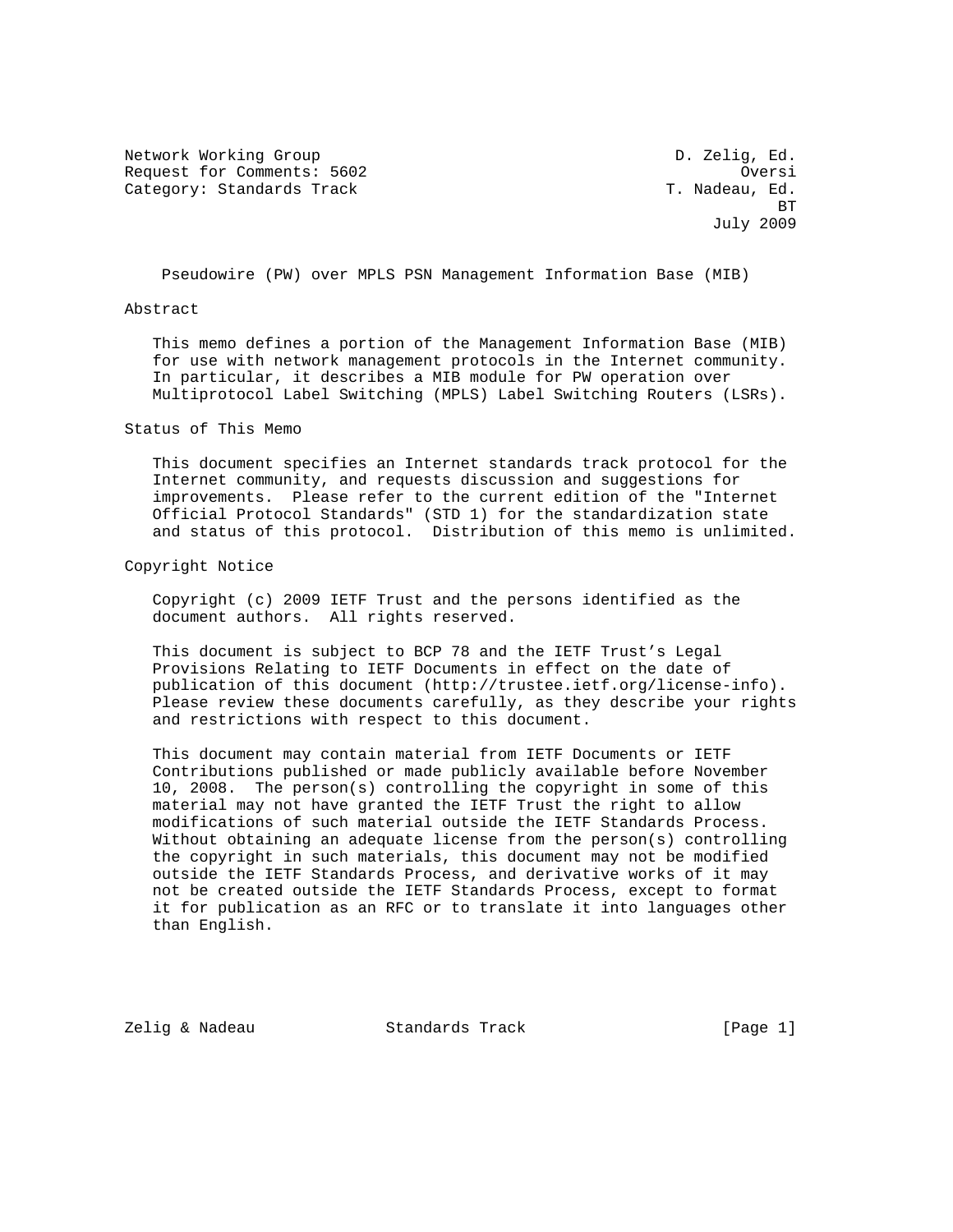Table of Contents

| 2. The Internet-Standard Management Framework 2                                                                                                                                                                                                                                                                                        |
|----------------------------------------------------------------------------------------------------------------------------------------------------------------------------------------------------------------------------------------------------------------------------------------------------------------------------------------|
|                                                                                                                                                                                                                                                                                                                                        |
| 4. Overview $\ldots$ $\ldots$ $\ldots$ $\ldots$ $\ldots$ $\ldots$ $\ldots$ $\ldots$ $\ldots$ $\ldots$ $\ldots$ $\ldots$ $\ldots$ $\ldots$ $\ldots$ $\ldots$ $\ldots$ $\ldots$ $\ldots$ $\ldots$ $\ldots$ $\ldots$ $\ldots$ $\ldots$ $\ldots$ $\ldots$ $\ldots$ $\ldots$ $\ldots$ $\ldots$ $\ldots$ $\ldots$ $\ldots$ $\ldots$ $\ldots$ |
|                                                                                                                                                                                                                                                                                                                                        |
|                                                                                                                                                                                                                                                                                                                                        |
|                                                                                                                                                                                                                                                                                                                                        |
|                                                                                                                                                                                                                                                                                                                                        |
|                                                                                                                                                                                                                                                                                                                                        |
|                                                                                                                                                                                                                                                                                                                                        |
|                                                                                                                                                                                                                                                                                                                                        |
|                                                                                                                                                                                                                                                                                                                                        |
|                                                                                                                                                                                                                                                                                                                                        |

### 1. Introduction

 This document describes a model for managing pseudowire services for transmission over different flavors of MPLS tunnels. The general PW MIB module [RFC5601] defines the parameters global to the PW regardless of the underlying Packet Switched Network (PSN) and emulated service. This document is applicable for PWs that use MPLS PSN type in the PW-STD-MIB.

 This document describes the MIB objects that define pseudowire association to the MPLS PSN, in a way that is not specific to the carried service.

 Together, [RFC3811] and [RFC3812] describe the modeling of an MPLS tunnel, and a tunnel's underlying cross-connects. This MIB module supports MPLS-TE PSN, non-TE MPLS PSN (an outer tunnel created by the Label Distribution Protocol (LDP) or manually), and MPLS PW label only (no outer tunnel).

2. The Internet-Standard Management Framework

 For a detailed overview of the documents that describe the current Internet-Standard Management Framework, please refer to section 7 of RFC 3410 [RFC3410].

 Managed objects are accessed via a virtual information store, termed the Management Information Base or MIB. MIB objects are generally accessed through the Simple Network Management Protocol (SNMP). Objects in the MIB are defined using the mechanisms defined in the Structure of Management Information (SMI). This memo specifies a MIB

Zelig & Nadeau **Standards Track** [Page 2]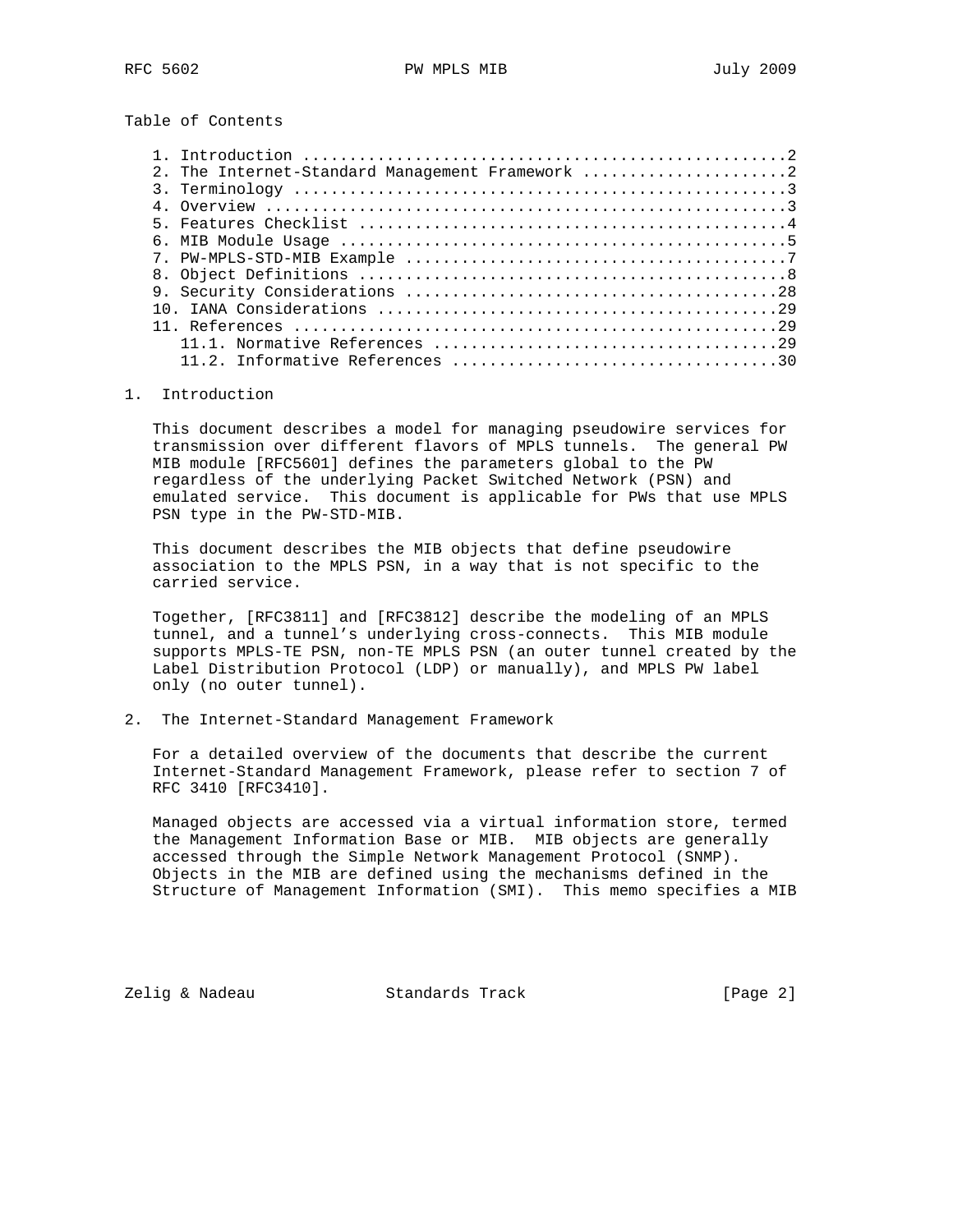RFC 5602 PW MPLS MIB 2009

 module that is compliant to the SMIv2, which is described in STD 58, RFC 2578 [RFC2578], STD 58, RFC 2579 [RFC2579] and STD 58, RFC 2580 [RFC2580].

3. Terminology

 This document uses terminology from the document describing the PW architecture [RFC3985], [RFC3916], and [RFC4447].

 The terms "outbound" and "inbound" in this MIB module are based on the common practice in the MPLS standards; i.e. "outbound" is toward the PSN. However, where these terms are used in an object name, the object description clarifies the exact packet direction to prevent confusion with these terms in other documents.

 "PSN tunnel" is a general term indicating a virtual connection between the two Pseudowire Emulation Edge-to-Edge (PWE3) edge devices. Each tunnel may potentially carry multiple PWs inside. An MPLS tunnel is within the scope of this document.

 This document uses terminology from the document describing the MPLS architecture [RFC3031] for MPLS PSN. A Label Switched Path (LSP) is modeled as described in [RFC3811] and [RFC3812] via a series of cross-connects through one or more Label Switching Routers (LSRs).

 In MPLS PSN, a PW connection typically uses a PW label within a tunnel label [RFC4447]. Multiple pseudowires each with a unique PW label can share the same tunnel. For PW transport over MPLS, the tunnel label is known as the "outer" label, while the PW label is known as the "inner" label. An exception to this is with adjacent LSRs or the use of a Penultimate Hop Popping (PHP). In this case, there is an option for PWs to connect directly without an outer label.

 The key words "MUST", "MUST NOT", "REQUIRED", "SHALL", "SHALL NOT", "SHOULD", "SHOULD NOT", "RECOMMENDED", "MAY", and "OPTIONAL" in this document are to be interpreted as described in RFC 2119 [BCP14].

4. Overview

 The MIB module structure for defining a PW service consists of three layers of MIB modules functioning together. This general model is defined in the PWE3 architecture [RFC3985]. The layering model is intended to sufficiently isolate PW services from the underlying PSN layer that carries the emulated service. This is done at the same time as providing a standard means for connecting any supported services to any supported PSNs.

Zelig & Nadeau **Standards Track** [Page 3]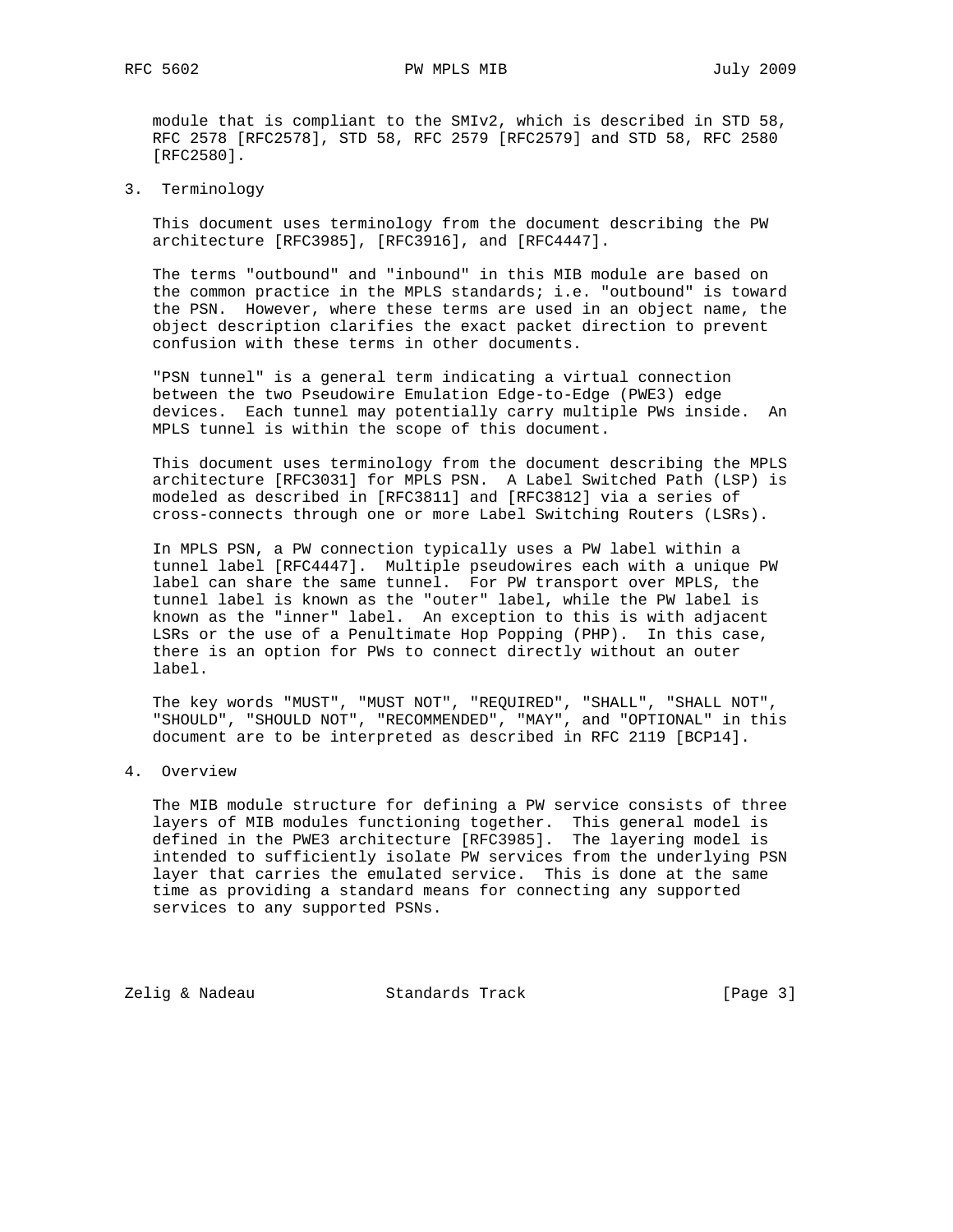The first layer, known as the service layer, contains service specific modules. These modules define service-specific management objects that interface or collaborate with existing MIB modules for the native version of the service. The service-specific module "glues" the standard modules to the PWE3 MIB modules.

 The next layer of the PWE3 MIB structure is the PW MIB module [RFC5601]. This module is used to configure general parameters of PWs that are common to all types of emulated services and PSNs. This layer is connected to the service-specific layer above and the PSN layer below.

 The PSN layer provides PSN-specific modules for each type of PSN. These modules associate the PW with one or more "tunnels" that carry the service over the PSN. These modules are used to "glue" the PW service to the underlying PSN-specific MIB modules. This document defines the MIB module for PW over MPLS PSN.

[RFC5542] defines some of the object types used in these modules.

5. Features Checklist

 The PW-MPLS-STD-MIB module is designed to satisfy the following requirements and constraints:

- The MIB module supports both manually configured and signaled PWs.
- The MIB module supports point-to-point PW connections.
- The MIB module enables the use of any emulated service.
- The MIB module supports MPLS-TE outer tunnel, non-TE MPLS outer tunnel (an outer tunnel signaled by LDP or set up manually), and no outer tunnel (where the PW label is the only label in the MPLS stack). The latter case is applicable for manual configuration of PW over a single hop, as for signaled MPLS PSN even across a single hop there is an MPLS tunnel -- even though the actual packet may not contain the MPLS tunnel label due to PHP.

 The MIB module uses Textual Conventions (TCs) from [RFC2578], [RFC2579], [RFC2580], [RFC2863], [RFC3811], [RFC3813], [RFC5542], and [RFC5601].

Zelig & Nadeau **Standards Track** [Page 4]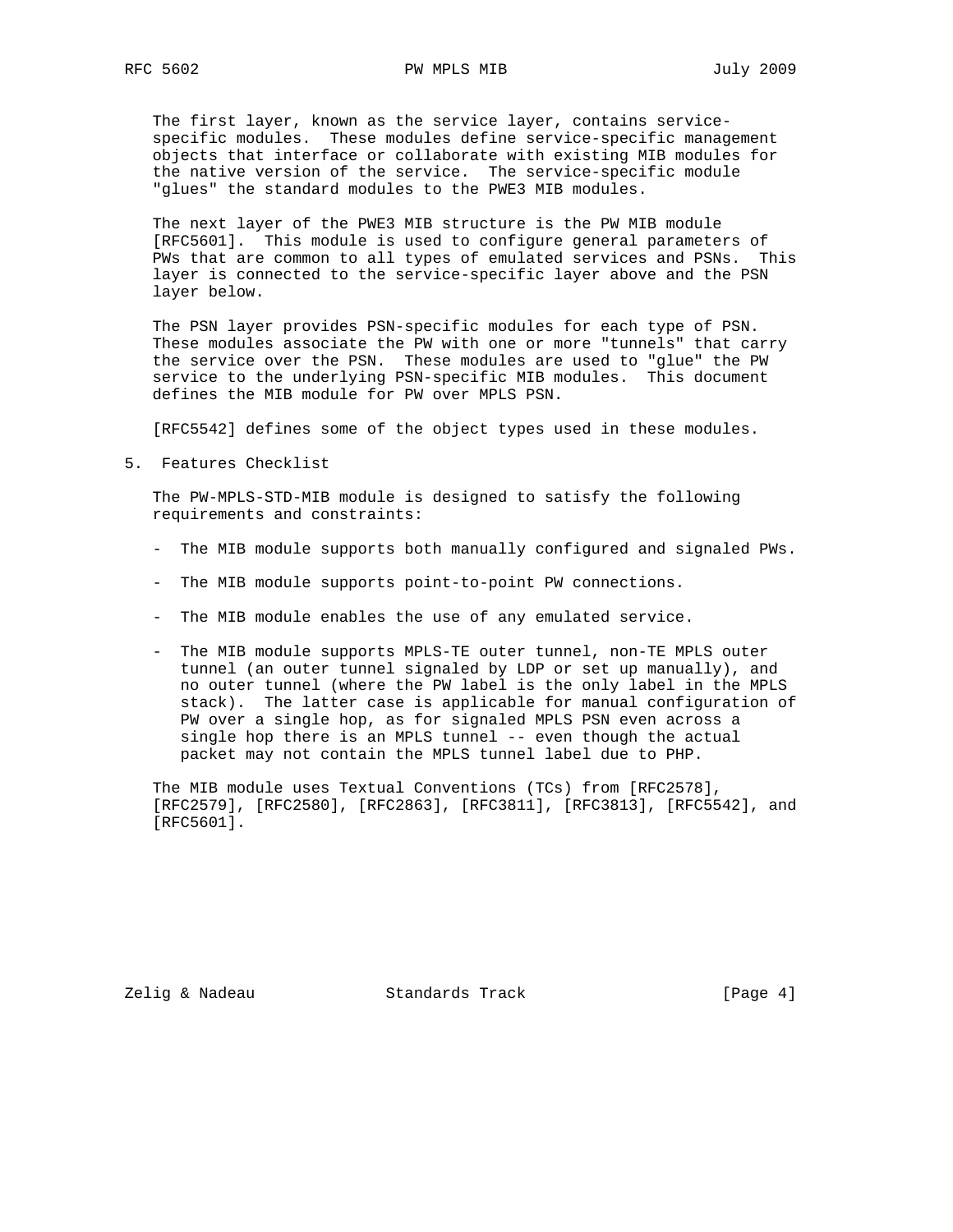## 6. MIB Module Usage

- The PW table (pwTable) in [RFC5601] is used for all PW types (ATM, FR, Ethernet, SONET, etc.). This table contains high-level generic parameters related to the PW creation. The operator or the agent creates a row for each PW.
- If the selected PSN type in the pwTable is MPLS, the agent creates a row in the MPLS-specific parameters table (pwMplsTable) in this module, which contains MPLS-specific parameters such as EXP bits handling and outer tunnel configuration.
- The operator configures the association to the desired MPLS tunnel (required for MPLS-TE tunnels or for manually configured PWs) through the pwMplsTeOutboundTable. For the LDP-based outer tunnel, there is no need for manual configuration since there is only a single tunnel toward the peer.
- The agent creates rows in the MPLS mapping table in order to allow quick retrieval of information based on the tunnel indexes.

 The relation to the MPLS network is by configuration of the edge LSR only -- i.e., the LSR that provides the PW function. Since tunnels are unidirectional, a pair of tunnels MUST exist (one for inbound, one for outbound). Figure 1 depicts a PW that originates and terminates at LSR-M. It uses tunnels A and B formed by cross connects (XCs) Ax and Bx continuing through LSR-N to LSR-P. The concatenations of XCs create the tunnels. Note: 'X' denotes a tunnel's cross-connect.

Zelig & Nadeau Standards Track [Page 5]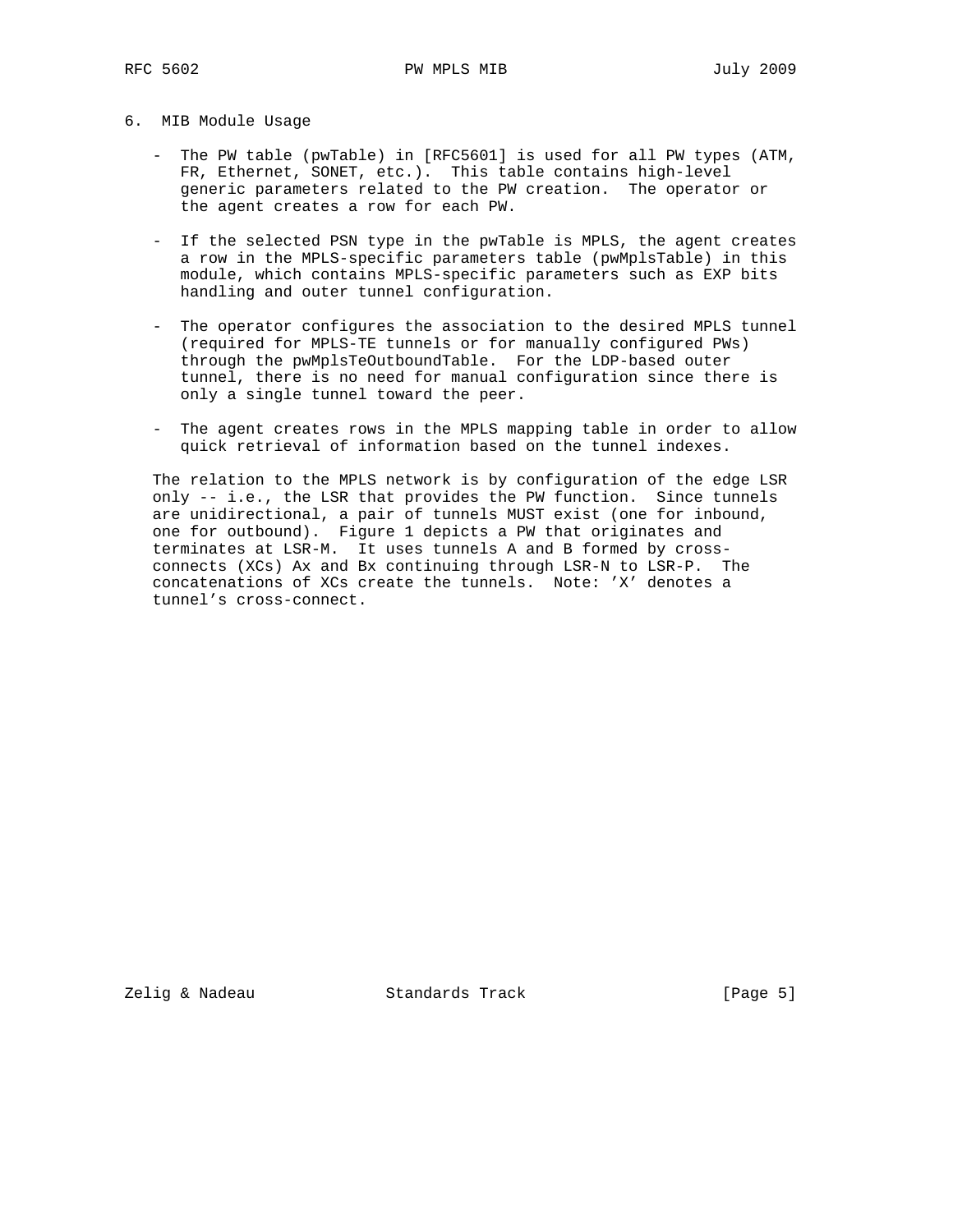

Tunnel A





The PW-MPLS-STD-MIB supports three options for an MPLS network:

- (1) In the MPLS-TE case, tunnels A and B are created via the MPLS- TE-STD-MIB [RFC3812]. The tunnels are associated (in each peer independently) to the PW by the four indexes that uniquely identify the tunnel at the MPLS-TE-STD-MIB.
- (2) In the non-TE case, tunnels A1 and B1 are either manually configured or set up with LDP. The tunnels are associated to the PW by the XC index in the MPLS-LSR-STD-MIB [RFC3813].
- (3) In the PW-label-only case, there is no outer tunnel on top of the PW label. This case is useful in the case of adjacent Provider Edges (PEs) in manual configuration mode. Note that for signaled tunnels, when LSR-N acts as PHP for the outer tunnel label, there are still entries for the outer tunnel in the relevant MPLS MIB modules, so even for the case of adjacent LSRs, the relevant mode is either MPLS-TE or non-TE.

 A combination of MPLS-TE outer tunnel(s) and LDP outer tunnel for the same PW is allowed through the pwMplsOutboundTunnel. The current tunnel that is used to forward traffic is indicated in the object pwMplsOutboundTunnelTypeInUse.

Zelig & Nadeau Standards Track [Page 6]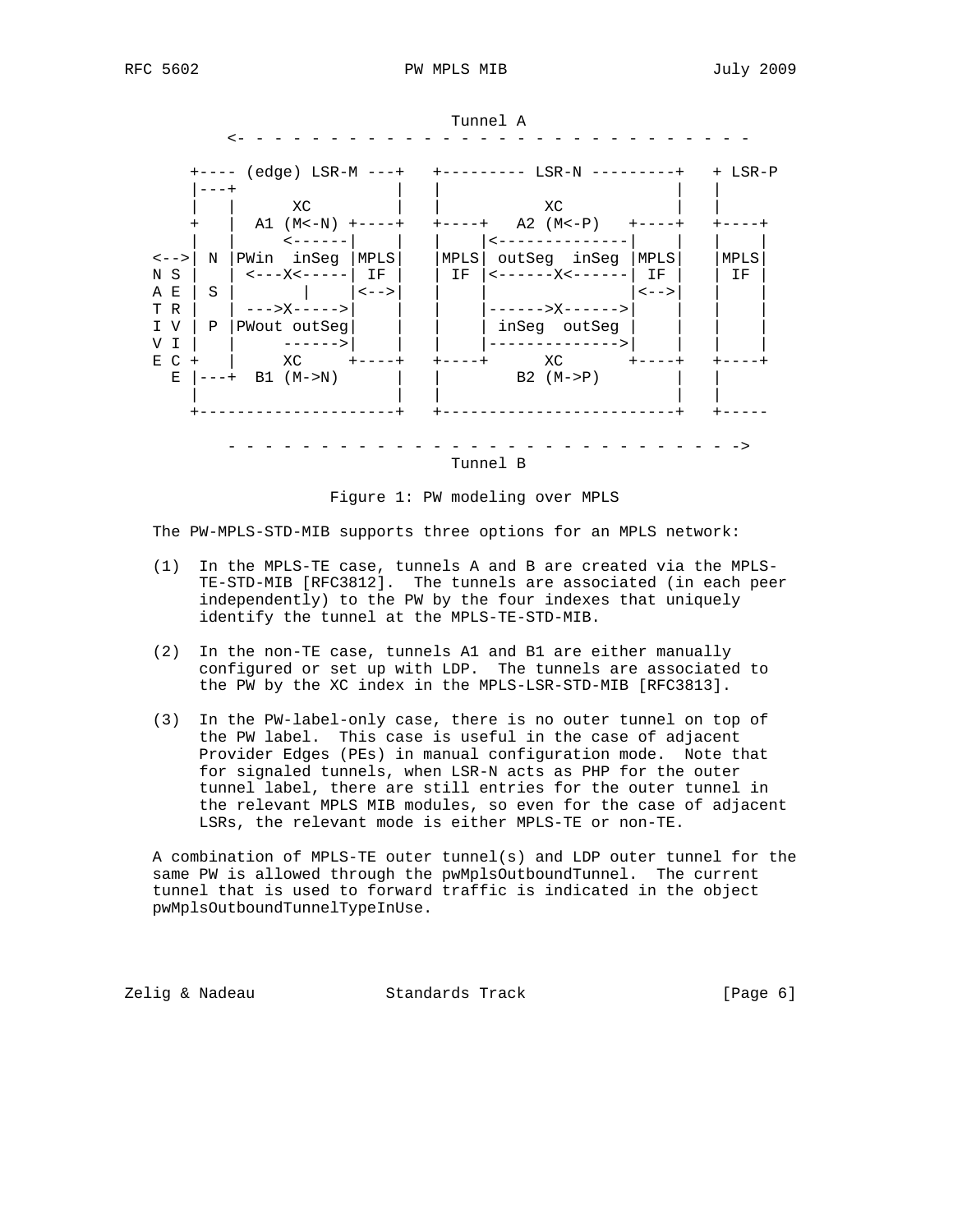The PW-MPLS-STD-MIB module reports through the inbound table the XC entry in the LDP-STD-MIB [RFC3815] of the PW that was signaled through LDP.

 This MIB module assumes that a PW can be associated to one MPLS-TE tunnel at a time. This tunnel may be composed of multiple instances (i.e., LSP), each represented by a separate instance index. The selection of the active LSP out of the possible LSPs in the tunnel is out of the scope of this MIB module as it is part of the MPLS PSN functionality. The current active LSP is reported through this MIB module.

 It is important to note that inbound (tunnel originated in the remote PE) mapping is not configured or reported through the PW-MPLS-STD- MIB module since the local PE does not know the inbound association between specific PW and MPLS tunnels.

7. PW-MPLS-STD-MIB Example

 The following example (supplement the example provided in [RFC5601]) assumes that the node has already established the LDP tunnel to the peer node and that a PW has been configured in the pwTable in [RFC5601] with pwPsnType equal 'mpls'.

 The agent creates an entry in pwMplsTable with the following parameters:

| pwMplsMplsType            | $mplsNonTe(1)$ , -- LDP tunnel |
|---------------------------|--------------------------------|
| pwMplsExpBitsMode         | outerTunnel(1), -- Default     |
| pwMplsExpBits             | $0$ , $-$ Default              |
| pwMplsTtl                 | $2, -$ Default                 |
| pwMplsLocalLdpID          | 192.0.2.200:0,                 |
| pwMplsLocalLdpEntityIndex | 1,                             |
| pwMplsPeerLdpID           | 192.0.2.5:0,                   |
| pwMplsStorageType         | nonVolatile(3)                 |
|                           |                                |

 The agent also creates an entry in pwMplsOutboundTable for reporting the mapping of the PW on the LDP tunnel:

| pwMplsOutboundLsrXcIndex      | 100, - The XC number for the |
|-------------------------------|------------------------------|
|                               | -- LDP tunnel                |
| pwMplsOutboundTunnelIndex     | 0, -- No TE tunnel           |
| pwMplsOutboundTunnelInstance  | 0, -- No TE tunnel           |
| pwMplsOutboundTunnelLclLSR    | 0, -- No TE tunnel           |
| pwMplsOutboundTunnelPeerLSR   | $0$ , $-$ No TE tunnel       |
| pwMplsOutboundIfIndex         | 0, -- Not applicable         |
| pwMplsOutboundTunnelTypeInUse | $mpl$ sNonTe $(3)$           |

Zelig & Nadeau **Standards Track** [Page 7]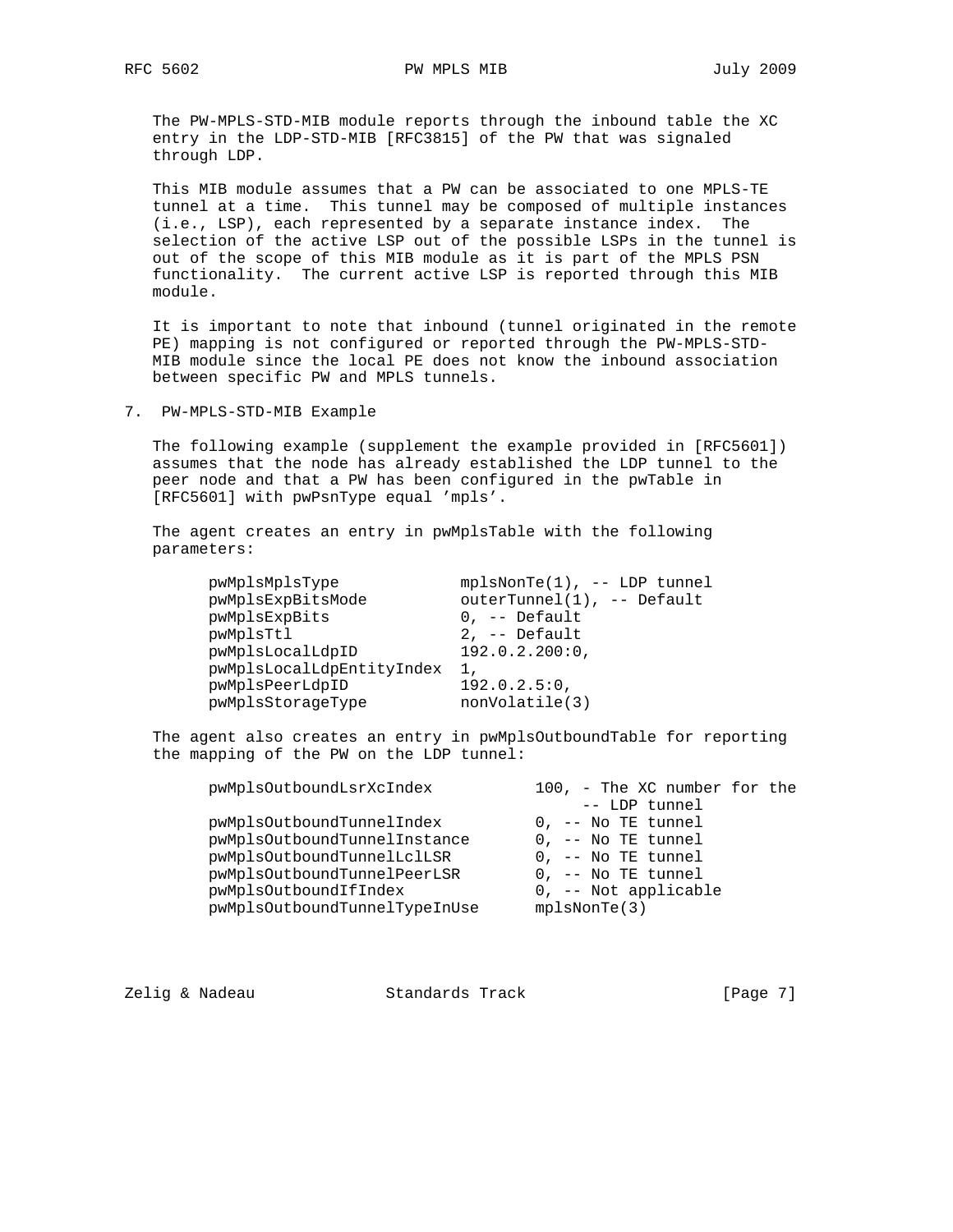The agent now creates entries for the PW in the following tables:

- pwMplsInboundTable
- pwMplsNonTeMappingTable (2 entries)

 To create an MPLS-TE tunnel to carry this PW, the operator takes the following steps:

- Set pwMplsMplsType in pwMplsTable to both mplsNonTe(1) and mplsTe(0).
- Set pwMplsOutboundTunnelIndex, pwMplsOutboundTunnelInstance, pwMplsOutboundTunnelLclLSR, and pwMplsOutboundTunnelPeerLSR in pwMplsOutboundTable to the MPLS-TE tunnel that will carry this PW.

 The agent will report the tunnel that the PW is currently using through pwMplsOutboundTunnelTypeInUse, and will report the PW to MPLS-TE tunnel/LSP mapping in pwMplsTeMappingTable.

8. Object Definitions

PW-MPLS-STD-MIB DEFINITIONS ::= BEGIN

| IMPORTS                                         |       |                |
|-------------------------------------------------|-------|----------------|
| MODULE-IDENTITY, OBJECT-TYPE, Unsigned32, mib-2 |       |                |
| FROM SNMPv2-SMI                                 |       | -- 「RFC2578]   |
| MODULE-COMPLIANCE, OBJECT-GROUP                 |       |                |
| FROM SNMPv2-CONF                                |       | $--$ [RFC2580] |
|                                                 |       |                |
| StorageType<br>FROM SNMPv2-TC                   |       | $-- [RFC2579]$ |
|                                                 |       |                |
| InterfaceIndexOrZero                            |       |                |
| FROM IF-MIB                                     | $- -$ | [RFC2863]      |
| MplsTunnelIndex, MplsTunnelInstanceIndex,       |       |                |
| MplsLdpIdentifier, MplsLsrIdentifier            |       |                |
| FROM MPLS-TC-STD-MIB                            |       | $-- [RFC3811]$ |
| MplsIndexType                                   |       |                |
| FROM MPLS-LSR-STD-MIB                           |       | $-- [RFC3813]$ |
|                                                 |       |                |
| PwIndexType                                     |       |                |
| FROM PW-TC-STD-MIB                              |       | -- [RFC5542]   |

Zelig & Nadeau **Standards Track** [Page 8]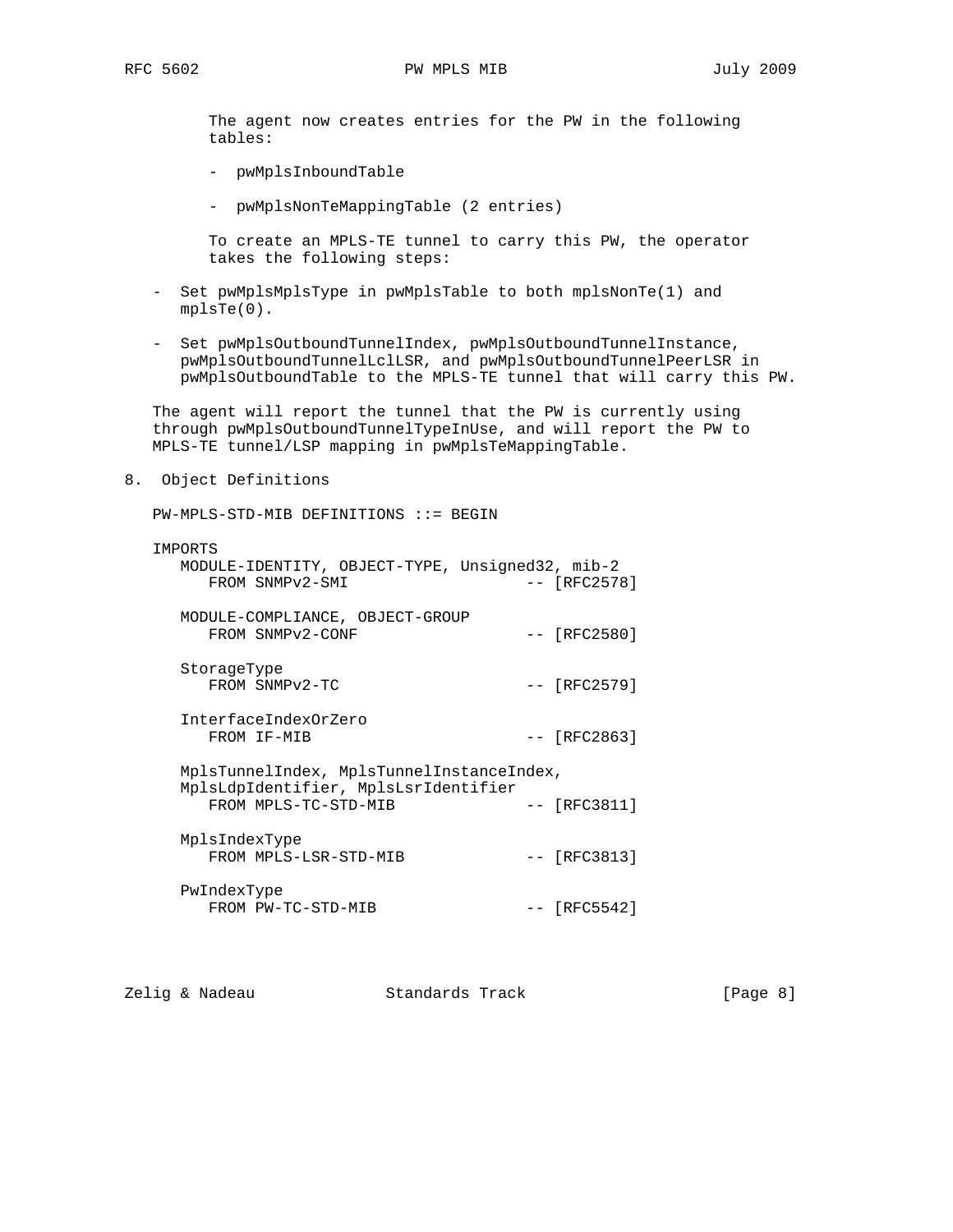pwIndex -- [RFC5601] FROM PW-STD-MIB ; pwMplsStdMIB MODULE-IDENTITY LAST-UPDATED "200906120000Z" -- 12 June 2009 00:00:00 GMT ORGANIZATION "Pseudowire Emulation Edge-to-Edge (PWE3) Working Group." CONTACT-INFO " "The Contract of the Contract of the Contract of the Contract of the Contract of the Contract of the Contract of the Contract of the Contract of the Contract of the Contract of the Contract of the Contract of the Contrac David Zelig, Editor Email: davidz@corrigent.com Thomas D. Nadeau, Editor Email: tom.nadeau@bt.com The PWE3 Working Group (email distribution pwe3@ietf.org, http://www.ietf.org/html.charters/pwe3-charter.html) " "The Contract of the Contract of the Contract of the Contract of the Contract of the Contract of the Contract of the Contract of the Contract of the Contract of the Contract of the Contract of the Contract of the Contrac DESCRIPTION "This MIB module complements the PW-STD-MIB module for PW operation over MPLS. Copyright (c) 2009 IETF Trust and the persons identified as authors of the code. All rights reserved. Redistribution and use in source and binary forms, with or without modification, are permitted provided that the following conditions are met: - Redistributions of source code must retain the above copyright notice, this list of conditions and the following disclaimer. - Redistributions in binary form must reproduce the above copyright notice, this list of conditions and the following disclaimer in the documentation and/or other materials provided with the distribution. - Neither the name of Internet Society, IETF or IETF Trust, nor the names of specific contributors, may be used to endorse or promote products derived from this software without specific prior written permission. THIS SOFTWARE IS PROVIDED BY THE COPYRIGHT HOLDERS AND CONTRIBUTORS 'AS IS' AND ANY EXPRESS OR IMPLIED WARRANTIES, INCLUDING, BUT NOT LIMITED TO, THE IMPLIED WARRANTIES OF MERCHANTABILITY AND FITNESS FOR A PARTICULAR PURPOSE ARE

Zelig & Nadeau Standards Track [Page 9]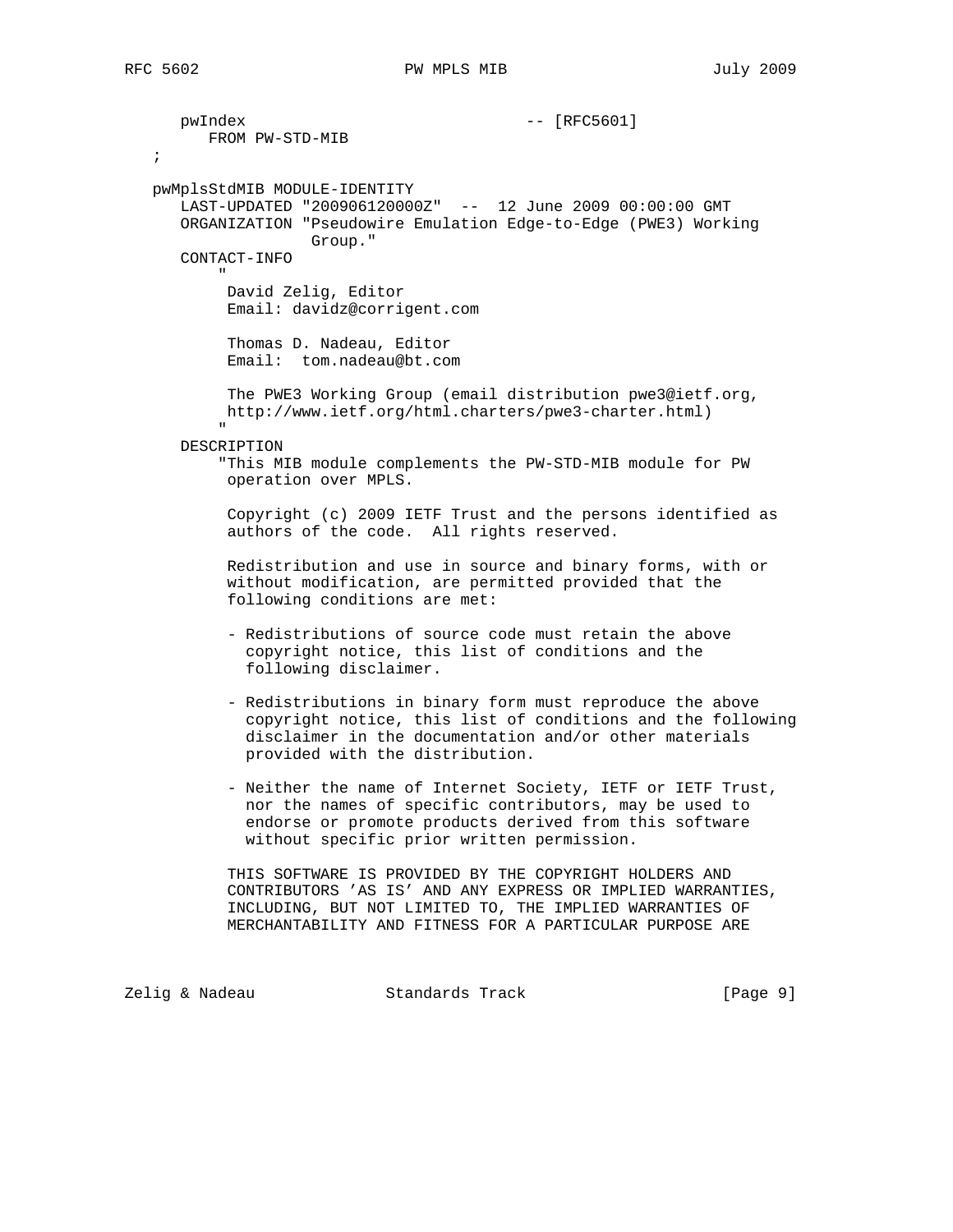# RFC 5602 **PW MPLS MIB PW MPLS MIB** July 2009

 DISCLAIMED. IN NO EVENT SHALL THE COPYRIGHT OWNER OR CONTRIBUTORS BE LIABLE FOR ANY DIRECT, INDIRECT, INCIDENTAL, SPECIAL, EXEMPLARY, OR CONSEQUENTIAL DAMAGES (INCLUDING, BUT NOT LIMITED TO, PROCUREMENT OF SUBSTITUTE GOODS OR SERVICES; LOSS OF USE, DATA, OR PROFITS; OR BUSINESS INTERRUPTION) HOWEVER CAUSED AND ON ANY THEORY OF LIABILITY, WHETHER IN CONTRACT, STRICT LIABILITY, OR TORT (INCLUDING NEGLIGENCE OR OTHERWISE) ARISING IN ANY WAY OUT OF THE USE OF THIS SOFTWARE, EVEN IF ADVISED OF THE POSSIBILITY OF SUCH DAMAGE. This version of this MIB module is part of RFC 5602; see the RFC itself for full legal notices. " "The Contract of the Contract of the Contract of the Contract of the Contract of the Contract of the Contract of the Contract of the Contract of the Contract of the Contract of the Contract of the Contract of the Contrac -- Revision history. REVISION "200906120000Z" -- 12 June 2009 00:00:00 GMT DESCRIPTION "First published as RFC 5602. "  $::=$  { mib-2 181 } -- Top-level components of this MIB. -- Notifications pwMplsNotifications OBJECT IDENTIFIER  $::=$  {  $pwMplsStdMIB 0$  } -- Tables, Scalars pwMplsObjects OBJECT IDENTIFIER  $::=$   $\{$  pwMplsStdMIB 1  $\}$  -- Conformance pwMplsConformance OBJECT IDENTIFIER  $::=$   $\{$  pwMplsStdMIB 2  $\}$  -- PW MPLS table pwMplsTable OBJECT-TYPE SYNTAX SEQUENCE OF PwMplsEntry MAX-ACCESS not-accessible STATUS current DESCRIPTION "This table controls MPLS-specific parameters when the PW is going to be carried over MPLS PSN."  $::=$  { pwMplsObjects 1 } pwMplsEntry OBJECT-TYPE SYNTAX PwMplsEntry MAX-ACCESS not-accessible

Zelig & Nadeau **Standards Track** [Page 10]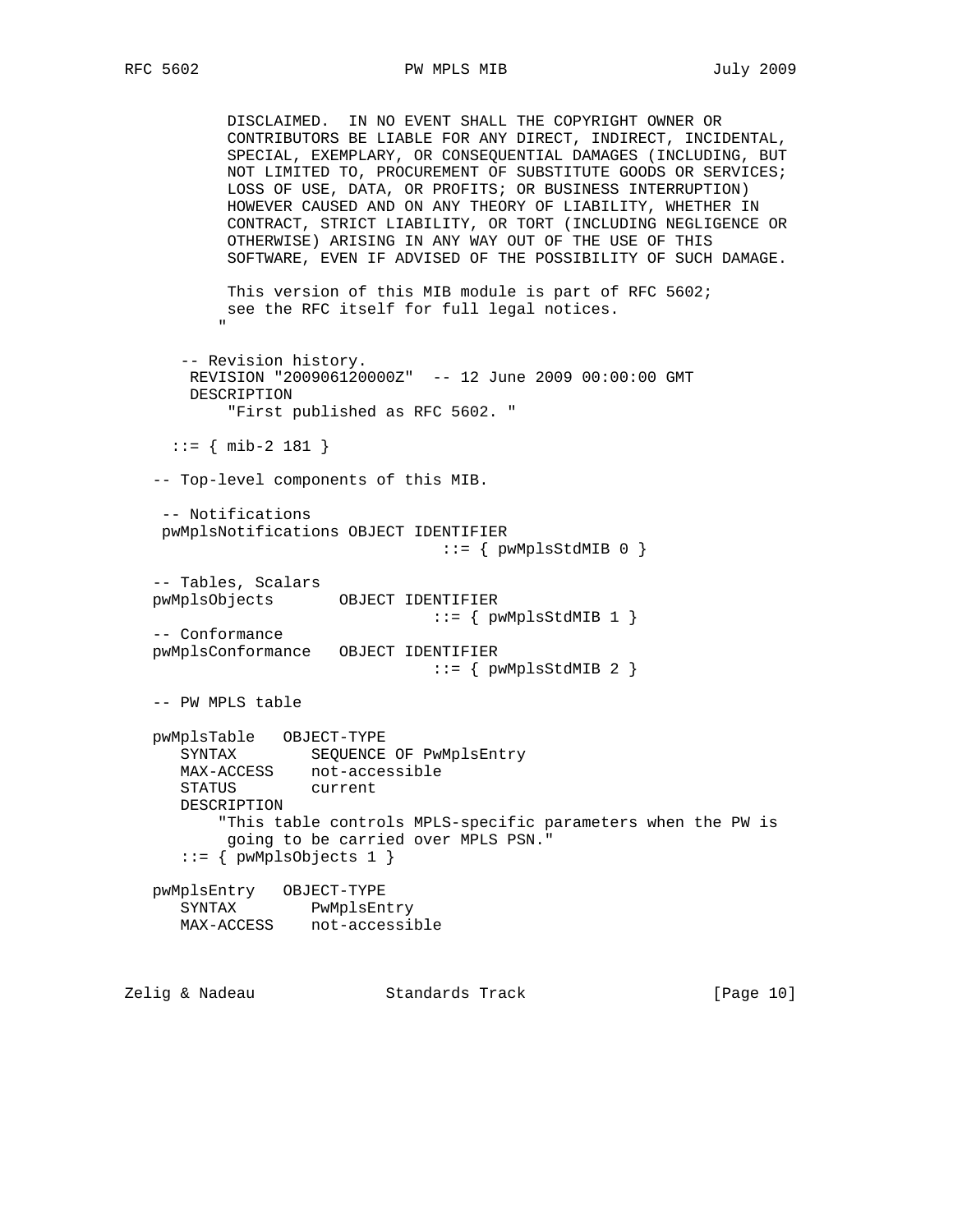```
 STATUS current
      DESCRIPTION
           "A row in this table represents parameters specific to MPLS
           PSN for a pseudowire (PW). The row is created
           automatically by the local agent if the pwPsnType is
           mpls(1). It is indexed by pwIndex, which uniquely
           identifies a singular PW.
           Manual entries in this table SHOULD be preserved after a
           reboot, and the agent MUST ensure the integrity of those
           entries.
           If the set of entries of a specific row were found to be
           nonconsistent after reboot, the PW pwOperStatus MUST be
           declared as down(2).
           Any read-write object in this table MAY be changed at any
           time; however, change of some objects (for example,
           pwMplsMplsType) during PW forwarding state MAY cause traffic
           disruption."
      INDEX { pwIndex }
        ::= { pwMplsTable 1 }
   PwMplsEntry ::= SEQUENCE {
pwMplsMplsType BITS,
pwMplsExpBitsMode INTEGER,
 pwMplsExpBits Unsigned32,
 pwMplsTtl Unsigned32,
 pwMplsLocalLdpID MplsLdpIdentifier,
        pwMplsLocalLdpEntityIndex Unsigned32,
 pwMplsPeerLdpID MplsLdpIdentifier,
 pwMplsStorageType StorageType
      }
   pwMplsMplsType OBJECT-TYPE
      SYNTAX BITS {
         mplsTe (0),
         mplsNonTe (1),
         pwOnly (2)
            }
      MAX-ACCESS read-write
      STATUS current
      DESCRIPTION
           "This object is set by the operator to indicate the outer
           tunnel types, if existing. mplsTe(0) is used if the outer
           tunnel is set up by MPLS-TE, and mplsNonTe(1) is used if the
           outer tunnel is set up by LDP or manually. A combination of
           mplsTe(0) and mplsNonTe(1) MAY exist.
           pwOnly(2) is used if there is no outer tunnel label, i.e.,
```
Zelig & Nadeau Standards Track [Page 11]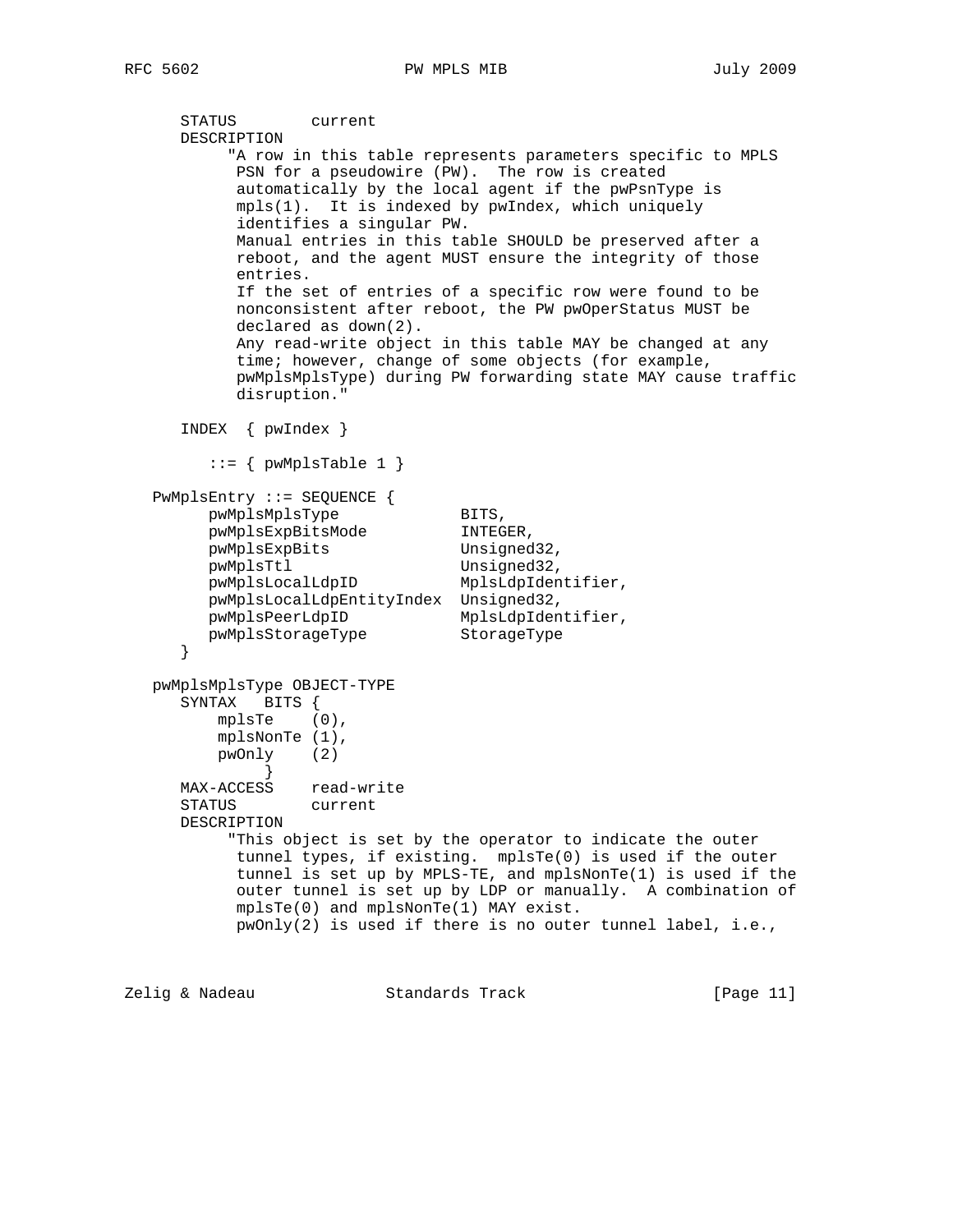```
RFC 5602 PW MPLS MIB July 2009
```

```
 in static provisioning without an MPLS tunnel. pwOnly(2)
             cannot be combined with mplsNonTe(1) or mplsTe(0).
              An implementation that can identify automatically that the
              peer node is directly connected MAY support the bit
             pwOnly(2) as read-only.
" "The Contract of the Contract of the Contract of the Contract of the Contract of the Contract of the Contract of the Contract of the Contract of the Contract of the Contract of the Contract of the Contract of the Contrac
       DEFVAL { { mplsNonTe } }
      ::= { pwMplsEntry 1 }
   pwMplsExpBitsMode OBJECT-TYPE
       SYNTAX INTEGER {
           outerTunnel (1),
           specifiedValue (2),
           serviceDependant (3)
 }
      MAX-ACCESS read-write<br>STATUS current
      STATUS
       DESCRIPTION
            "This object is set by the operator to determine the PW shim
            label EXP bits. The value of outerTunnel(1) is used where
             there is an outer tunnel -- pwMplsMplsType equals to
            mplsTe(0) or mplsNonTe(1). Note that in this case, there
             is no need to mark the PW label with the EXP bits, since the
             PW label is not visible to the intermediate nodes.
             If there is no outer tunnel, specifiedValue(2) SHOULD be used
             to indicate that the value is specified by pwMplsExpBits.
             Setting serviceDependant(3) indicates that the EXP bits are
             set based on a rule that is implementation specific."
       DEFVAL { outerTunnel }
      ::= { pwMplsEntry 2 }
    pwMplsExpBits OBJECT-TYPE
      SYNTAX Unsigned32 (0..7)
       MAX-ACCESS read-write
       STATUS current
       DESCRIPTION
             "This object is set by the operator if pwMplsExpBitsMode is
              set to specifiedValue(2) to indicate the MPLS EXP bits to
              be used on the PW shim label. Otherwise, it SHOULD be set
             to zero."
       DEFVAL { 0 }
      ::= { pwMplsEntry 3 }
    pwMplsTtl OBJECT-TYPE
 SYNTAX Unsigned32 (0..255)
 MAX-ACCESS read-write
```
Zelig & Nadeau Standards Track [Page 12]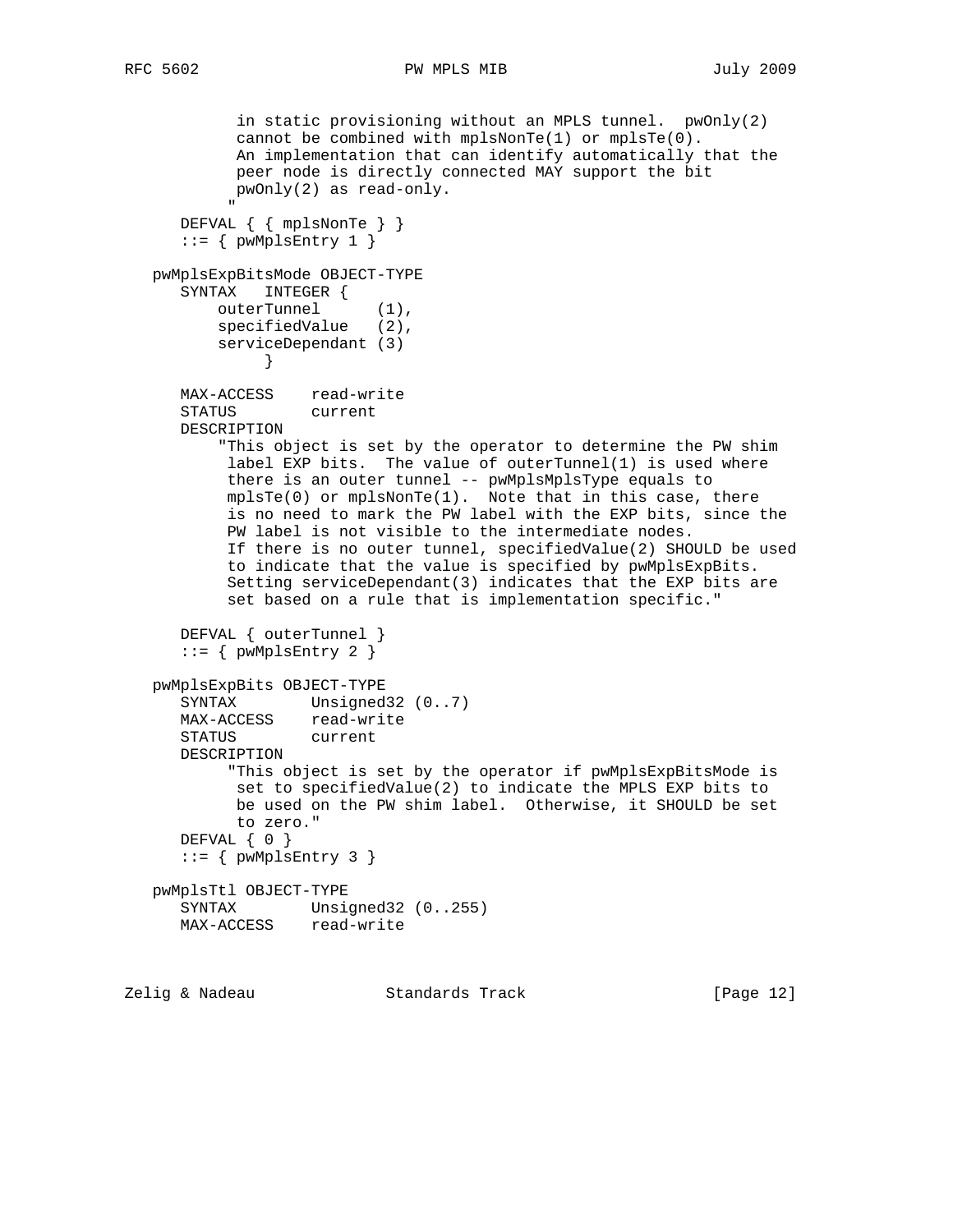```
 STATUS current
      DESCRIPTION
           "This object is set by the operator to indicate the PW TTL
           value to be used on the PW shim label."
      DEFVAL { 2 }
     ::= { pwMplsEntry 4 }
   pwMplsLocalLdpID OBJECT-TYPE
 SYNTAX MplsLdpIdentifier
 MAX-ACCESS read-write
 STATUS current
      DESCRIPTION
           "The LDP identifier of the LDP entity that creates
            this PW in the local node. As the PW labels are always
            set from the per-platform label space, the last two octets
            in the LDP ID MUST always both be zeros."
      REFERENCE
          "'LDP specifications', RFC 3036, section 2.2.2."
     ::= { pwMplsEntry 5 }
   pwMplsLocalLdpEntityIndex OBJECT-TYPE
      SYNTAX Unsigned32 (1..4294967295)
      MAX-ACCESS read-write
      STATUS current
      DESCRIPTION
           "The local node LDP Entity Index of the LDP entity creating
            this PW."
     ::= { pwMplsEntry 6 }
   pwMplsPeerLdpID OBJECT-TYPE
      SYNTAX MplsLdpIdentifier
     MAX-ACCESS read-only
      STATUS current
      DESCRIPTION
           "The peer LDP identifier of the LDP session. This object
           SHOULD return the value zero if LDP is not used or if the
            value is not yet known."
```

```
::= { pwMplsEntry 7 }
```

```
 pwMplsStorageType OBJECT-TYPE
    SYNTAX StorageType
   MAX-ACCESS read-write
   STATUS current
   DESCRIPTION
       "This variable indicates the storage type for this row."
   DEFVAL { nonVolatile }
   ::= { pwMplsEntry 8 }
```

```
Zelig & Nadeau Standards Track [Page 13]
```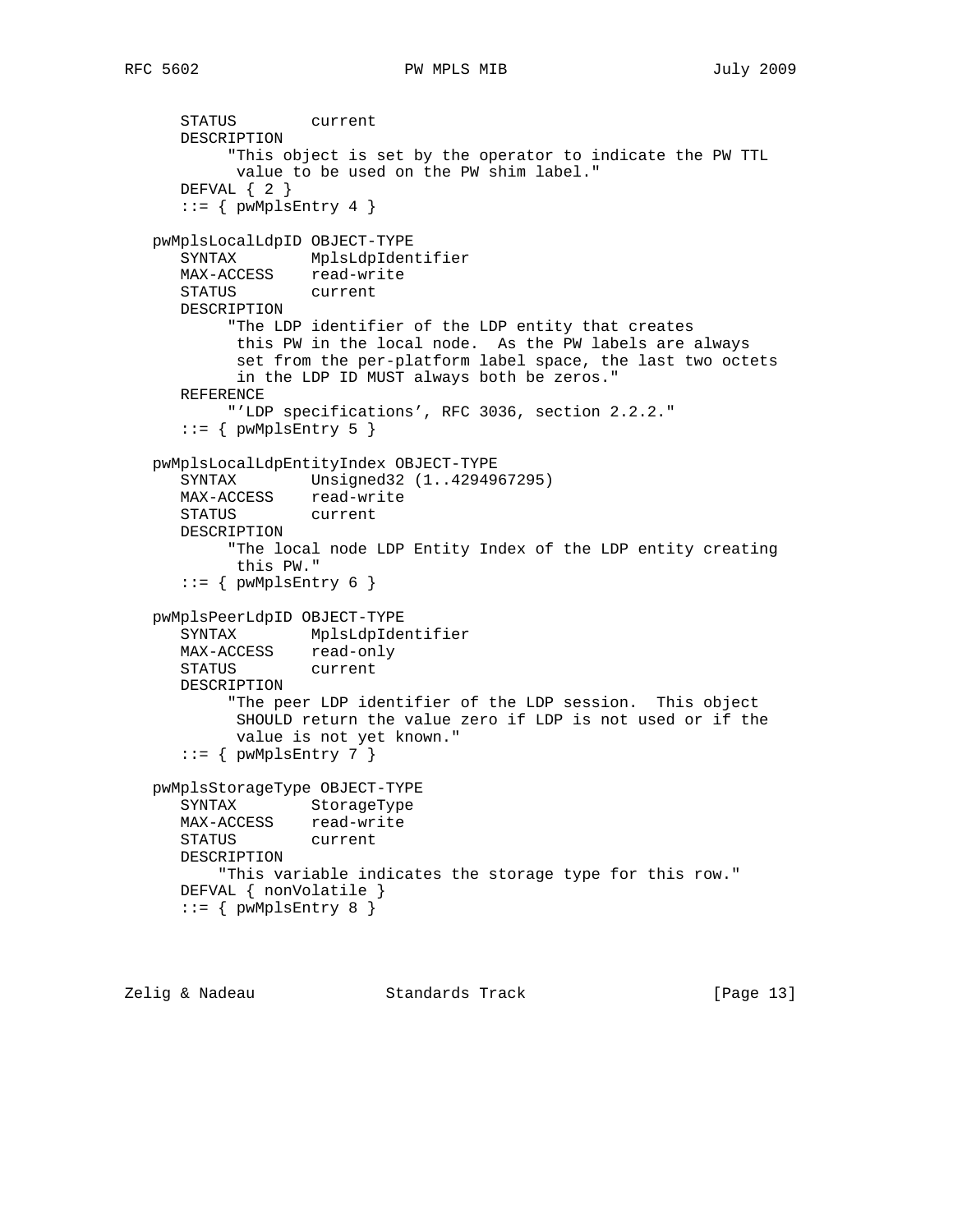-- End of PW MPLS Table -- Pseudowire MPLS Outbound Tunnel Table pwMplsOutboundTable OBJECT-TYPE SYNTAX SEQUENCE OF PwMplsOutboundEntry MAX-ACCESS not-accessible STATUS current DESCRIPTION "This table reports and configures the current outbound MPLS tunnels (i.e., toward the PSN) or the physical interface in the case of a PW label only that carries the PW traffic. It also reports the current outer tunnel and LSP that forward the PW traffic." ::= { pwMplsObjects 2 } pwMplsOutboundEntry OBJECT-TYPE SYNTAX PwMplsOutboundEntry MAX-ACCESS not-accessible STATUS current DESCRIPTION "A row in this table configures the outer tunnel used for carrying the PW traffic toward the PSN. In the case of PW label only, it configures the interface that will carry the PW traffic. An entry in this table augments the pwMplsEntry, and is created automatically when the corresponding row has been created by the agent in the pwMplsEntry. This table points to the appropriate MPLS MIB module: In the MPLS-TE case, the three objects relevant to the indexing of a TE tunnel head-end (as used in the MPLS-TE-STD-MIB) are to be configured, and the tunnel instance indicates the LSP that is currently in use for forwarding the traffic. In the case of signaled non-TE MPLS (an outer tunnel label assigned by LDP), the table points to the XC entry in the LSR-STD-MIB. If the non-TE MPLS tunnel is manually configured, the operator configures the XC pointer to this tunnel. In the case of PW label only (no outer tunnel), the ifIndex of the port to carry the PW is configured here.

Zelig & Nadeau **Standards Track** [Page 14]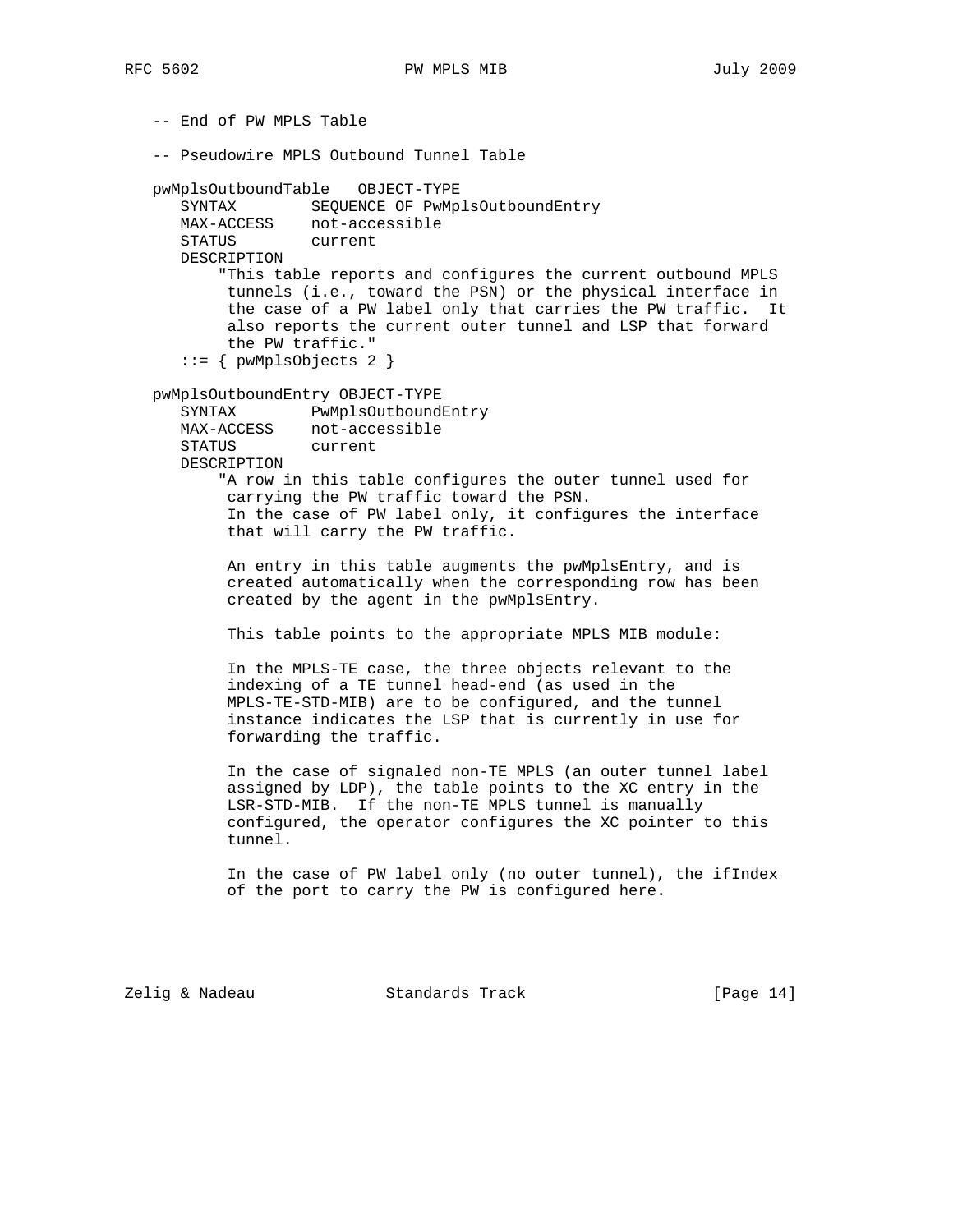RFC 5602 **PW MPLS MIB** July 2009

 It is possible to associate a PW to one TE tunnel head-end and a non-TE tunnel together. An indication in this table will report the currently active one. In addition, in the TE case, the table reports the active tunnel instance (i.e., the specific LSP in use). Any read-write object in this table MAY be changed at any time; however, change of some objects (for example, MPLS-TE indexes) during PW forwarding state MAY cause traffic disruption." AUGMENTS { pwMplsEntry } ::= { pwMplsOutboundTable 1 } PwMplsOutboundEntry ::= SEQUENCE { pwMplsOutboundLsrXcIndex MplsIndexType,<br>http://www.melindextype.magnumelindex.html pwMplsOutboundTunnelIndex MplsTunnelIndex, pwMplsOutboundTunnelInstance MplsTunnelInstanceIndex, pwMplsOutboundTunnelLclLSR MplsLsrIdentifier, pwMplsOutboundTunnelPeerLSR MplsLsrIdentifier, pwMplsOutboundIfIndex InterfaceIndexOrZero, pwMplsOutboundTunnelTypeInUse INTEGER } pwMplsOutboundLsrXcIndex OBJECT-TYPE SYNTAX MplsIndexType MAX-ACCESS read-write STATUS current DESCRIPTION "This object is applicable if the pwMplsMplsType mplsNonTe(1) bit is set, and MUST return a value of zero otherwise. If the outer tunnel is signaled, the object is read-only and indicates the XC index in the MPLS-LSR-STD-MIB of the outer tunnel toward the peer. Otherwise (tunnel is set up manually), the operator defines the XC index of the manually created outer tunnel through this object. " "The Contract of the Contract of the Contract of the Contract of the Contract of the Contract of the Contract of the Contract of the Contract of the Contract of the Contract of the Contract of the Contract of the Contrac  $::=$  { pwMplsOutboundEntry 1 } pwMplsOutboundTunnelIndex OBJECT-TYPE SYNTAX MplsTunnelIndex MAX-ACCESS read-write STATUS current DESCRIPTION "This object is applicable if the pwMplsMplsType mplsTe(0) bit is set, and MUST return a value of zero otherwise. It is part of the set of indexes for the outbound tunnel.

Zelig & Nadeau Standards Track [Page 15]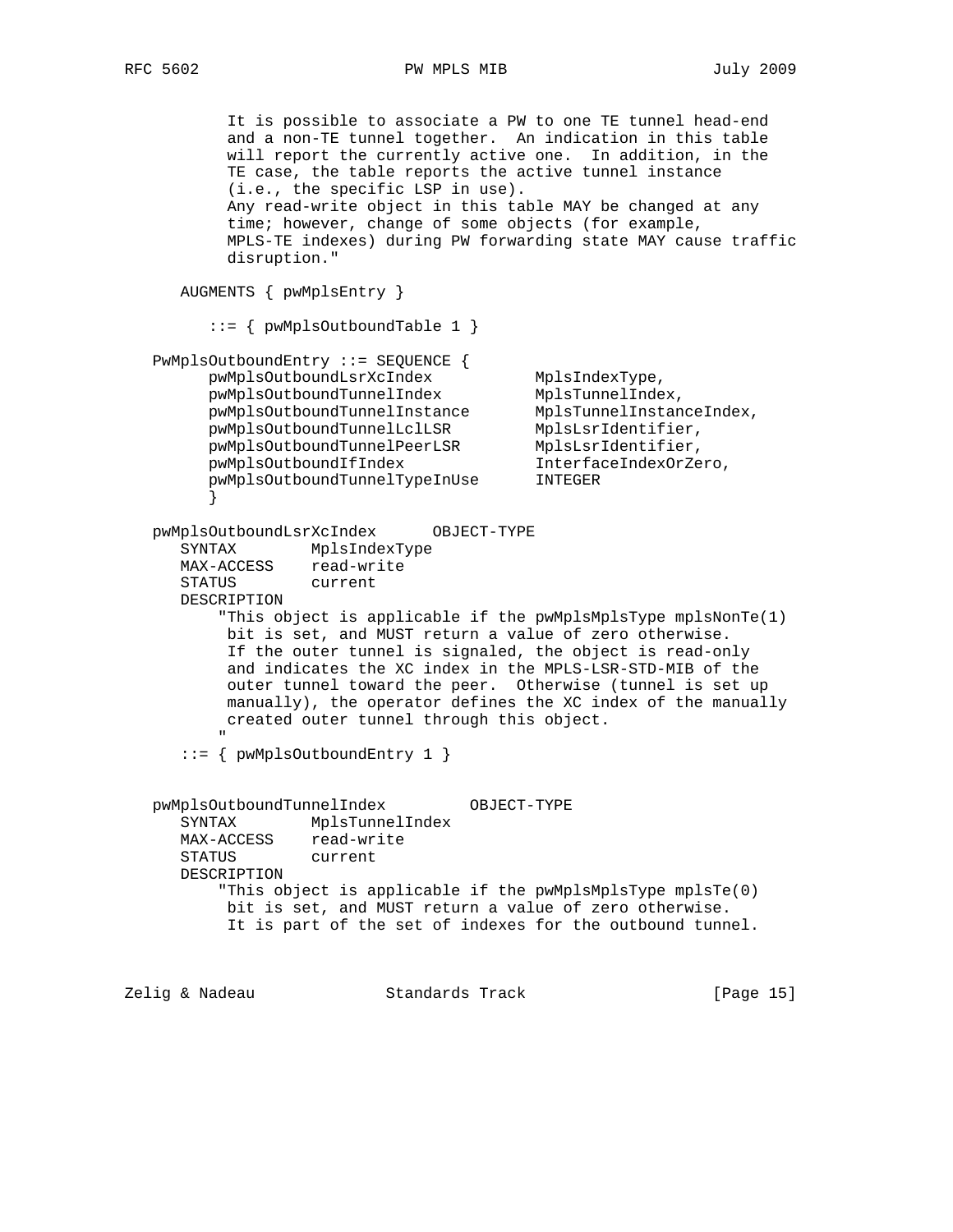RFC 5602 **PW MPLS MIB** July 2009

 The operator sets this object to represent the desired tunnel head-end toward the peer for carrying the PW traffic. " "The Contract of the Contract of the Contract of the Contract of the Contract of the Contract of the Contract of the Contract of the Contract of the Contract of the Contract of the Contract of the Contract of the Contrac ::= { pwMplsOutboundEntry 2 } pwMplsOutboundTunnelInstance OBJECT-TYPE SYNTAX MplsTunnelInstanceIndex MAX-ACCESS read-only STATUS current DESCRIPTION "This object is applicable if the pwMplsMplsType mplsTe(0) bit is set, and MUST return a value of zero otherwise. It indicates the actual tunnel instance that is currently active and carrying the PW traffic. It SHOULD return the value zero if the information from the MPLS-TE application is not yet known. " "The Contract of the Contract of the Contract of the Contract of the Contract of the Contract of the Contract of the Contract of the Contract of the Contract of the Contract of the Contract of the Contract of the Contrac ::= { pwMplsOutboundEntry 3 } pwMplsOutboundTunnelLclLSR OBJECT-TYPE SYNTAX MplsLsrIdentifier MAX-ACCESS read-write STATUS current DESCRIPTION "This object is applicable if the pwMplsMplsType mplsTe(0) bit is set, and MUST return a value of all zeros otherwise. It is part of the set of indexes for the outbound tunnel. The operator sets this object to represent the desired tunnel head-end toward the peer for carrying the PW traffic. " "The Contract of the Contract of the Contract of the Contract of the Contract of the Contract of the Contract of the Contract of the Contract of the Contract of the Contract of the Contract of the Contract of the Contrac ::= { pwMplsOutboundEntry 4 } pwMplsOutboundTunnelPeerLSR OBJECT-TYPE SYNTAX MplsLsrIdentifier MAX-ACCESS read-write STATUS current DESCRIPTION "This object is applicable if the pwMplsMplsType mplsTe(0) bit is set, and MUST return a value of zero otherwise. It is part of the set of indexes for the outbound tunnel. Note that in most cases, it equals to pwPeerAddr. " "The Contract of the Contract of the Contract of the Contract of the Contract of the Contract of the Contract of the Contract of the Contract of the Contract of the Contract of the Contract of the Contract of the Contrac ::= { pwMplsOutboundEntry 5 } pwMplsOutboundIfIndex OBJECT-TYPE SYNTAX InterfaceIndexOrZero

Zelig & Nadeau Standards Track [Page 16]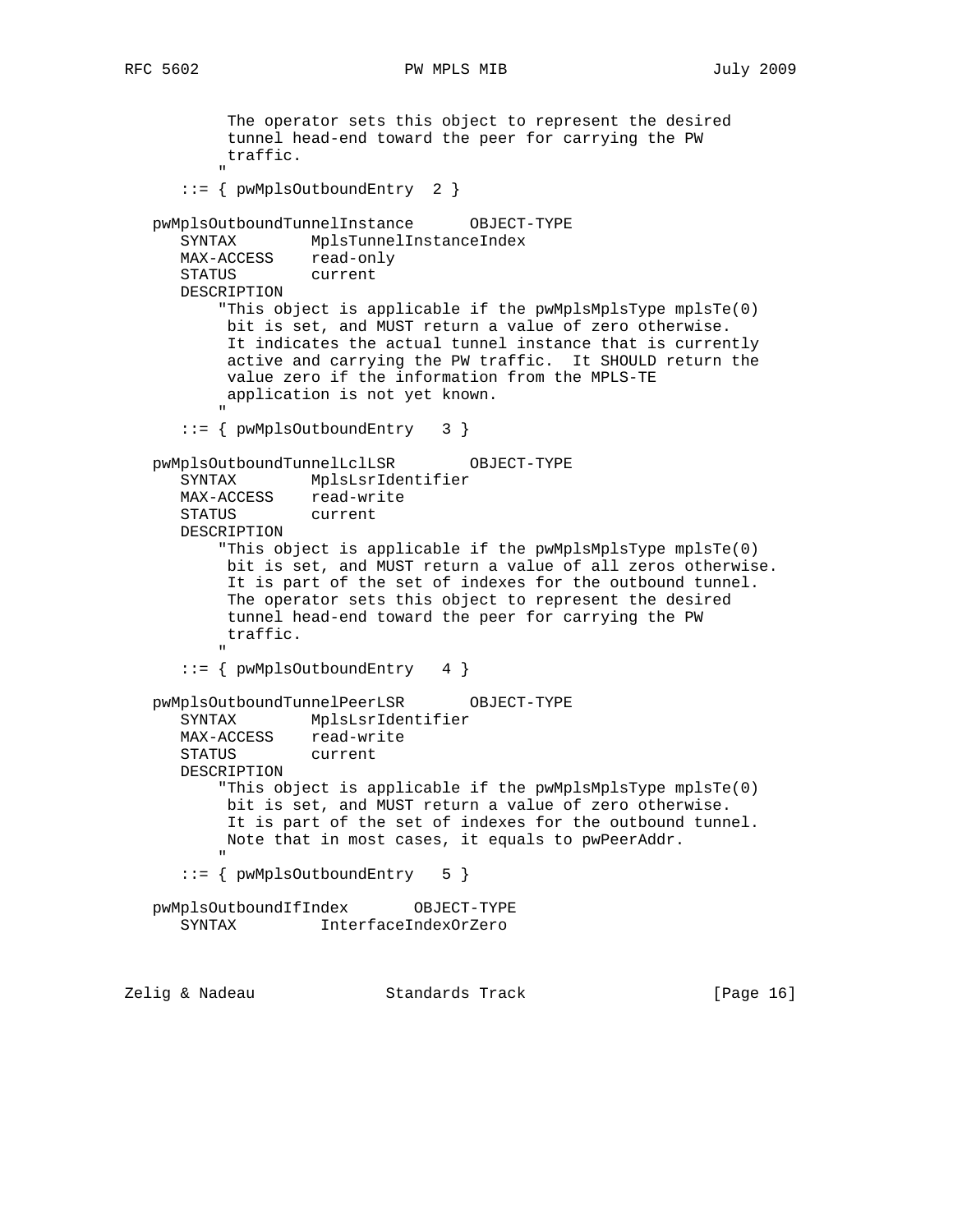MAX-ACCESS read-write STATUS current DESCRIPTION "This object is applicable if the pwMplsMplsType pwOnly(0) bit is set, and MUST return a value of zero otherwise. The operator configures the ifIndex of the outbound port in this case. " "The Contract of the Contract of the Contract of the Contract of the Contract of the Contract of the Contract of the Contract of the Contract of the Contract of the Contract of the Contract of the Contract of the Contrac ::= { pwMplsOutboundEntry 6 } pwMplsOutboundTunnelTypeInUse OBJECT-TYPE SYNTAX INTEGER { notYetKnown (1), mplsTe (2), mplsNonTe (3), pwOnly (4) } MAX-ACCESS read-only STATUS current DESCRIPTION "This object indicates the current tunnel that is carrying the PW traffic. The value of notYetKnown(1) should be used if the agent is currently unable to determine which tunnel or interface is carrying the PW, for example, because both tunnels are in operational status down. " "The Contract of the Contract of the Contract of the Contract of the Contract of the Contract of the Contract of the Contract of the Contract of the Contract of the Contract of the Contract of the Contract of the Contrac  $::=$  { pwMplsOutboundEntry 7 } -- End of PW MPLS Outbound Tunnel table -- PW MPLS inbound table pwMplsInboundTable OBJECT-TYPE SYNTAX SEQUENCE OF PwMplsInboundEntry MAX-ACCESS not-accessible STATUS current DESCRIPTION "This table indicates the PW LDP XC entry in the MPLS-LSR-STD-MIB for signaled PWs. " "The Contract of the Contract of the Contract of the Contract of the Contract of the Contract of the Contract of the Contract of the Contract of the Contract of the Contract of the Contract of the Contract of the Contrac ::= { pwMplsObjects 3 } pwMplsInboundEntry OBJECT-TYPE SYNTAX PwMplsInboundEntry MAX-ACCESS not-accessible STATUS current DESCRIPTION

Zelig & Nadeau Standards Track [Page 17]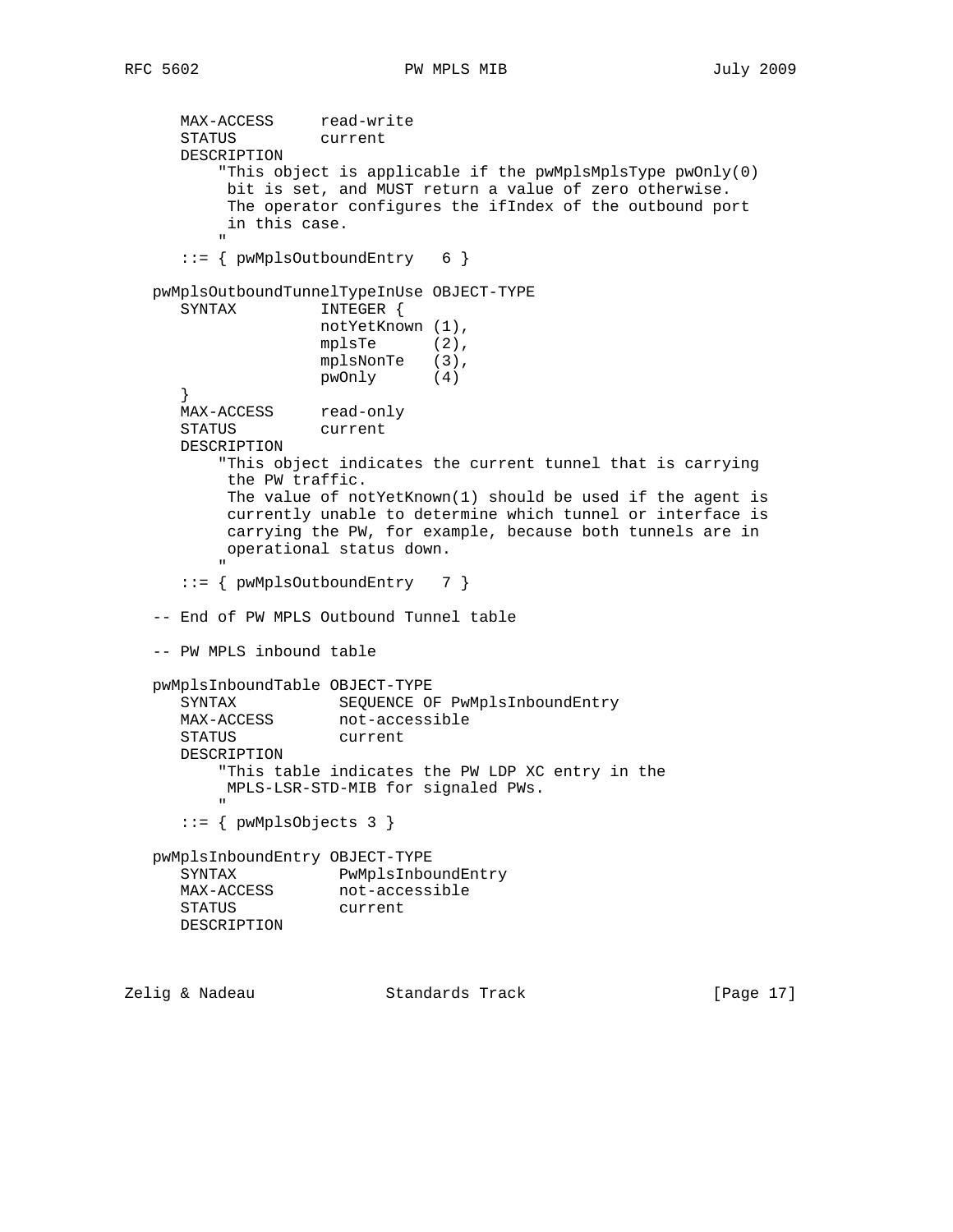### RFC 5602 **PW MPLS MIB** July 2009

"A row in this table is created by the agent for each signaled PW, and shows the XC index related to the PW signaling in the inbound direction in the MPLS-LSR-STD-MIB that controls and display the information for all the LDP signaling processes in the local node. " "The Contract of the Contract of the Contract of the Contract of the Contract of the Contract of the Contract of the Contract of the Contract of the Contract of the Contract of the Contract of the Contract of the Contrac INDEX { pwIndex } ::= { pwMplsInboundTable 1 } PwMplsInboundEntry ::= SEQUENCE { pwMplsInboundXcIndex MplsIndexType } pwMplsInboundXcIndex OBJECT-TYPE SYNTAX MplsIndexType MAX-ACCESS read-only<br>STATUS current STATUS DESCRIPTION "The XC index representing this PW in the inbound direction. It MUST return the value zero if the information is not yet known." ::= { pwMplsInboundEntry 1 } -- End of PW MPLS inbound table -- PW to Non-TE mapping Table. pwMplsNonTeMappingTable OBJECT-TYPE SYNTAX SEQUENCE OF PwMplsNonTeMappingEntry MAX-ACCESS not-accessible STATUS current DESCRIPTION "This table indicates the PW association to the outbound tunnel in non-TE applications, maps the PW to its (inbound) XC entry, and indicates the PW-to-physical interface mapping for a PW without an outer tunnel. " "The Contract of the Contract of the Contract of the Contract of the Contract of the Contract of the Contract of the Contract of the Contract of the Contract of the Contract of the Contract of the Contract of the Contrac  $::=$  { pwMplsObjects 4 } pwMplsNonTeMappingEntry OBJECT-TYPE SYNTAX PwMplsNonTeMappingEntry MAX-ACCESS not-accessible STATUS current DESCRIPTION "A row in this table displays the association between the PW and - its non-TE MPLS outbound outer tunnel,

Zelig & Nadeau **Standards Track** [Page 18]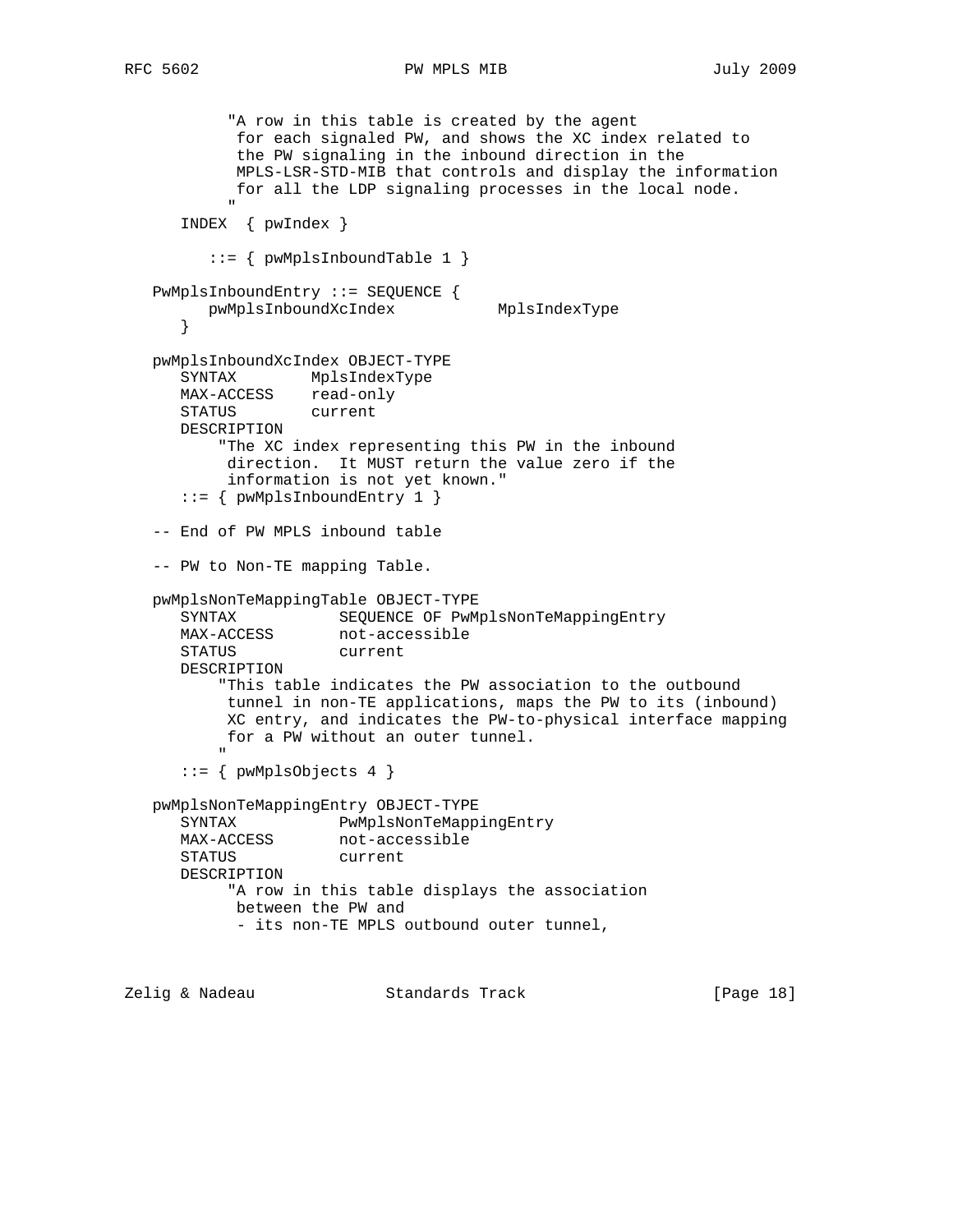- its XC entry in the MPLS-LSR-STD-MIB, or

 - its physical interface if there is no outer tunnel (PW label only) and manual configuration.

 Rows are created in this table by the agent depending on the setting of pwMplsMplsType:

 - If the pwMplsMplsType mplsNonTe(1) bit is set, the agent creates a row for the outbound direction (pwMplsNonTeMappingDirection set to psnBound(1)). The pwMplsNonTeMappingXcIndex holds the XC index in the MPLS-LSR-STD-MIB of the PSN-bound outer tunnel. pwMplsNonTeMappingIfIndex MUST be zero for this row.

 - If the pwMplsMplsType pwOnly(2) bit is set, the agent creates a row for the outbound direction (pwMplsNonTeMappingDirection set to psnBound(1)). The pwMplsNonTeMappingIfIndex holds the ifIndex of the physical port this PW will use in the outbound direction. pwMplsNonTeMappingXcIndex MUST be zero for this row.

 - If the PW has been set up by a signaling protocol (i.e., pwOwner equal pwIdFecSignaling(2) or genFecSignaling(3)), the agent creates a row for the inbound direction (pwMplsNonTeMappingDirection set to fromPsn(2)). The pwMplsNonTeMappingXcIndex holds the XC index in the MPLS-LSR-STD-MIB of the PW LDP-generated XC entry. pwMplsNonTeMappingIfIndex MUST be zero for this row.

 An application can use this table to quickly retrieve the PW carried over specific non-TE MPLS outer tunnel or physical interface. " "The Contract of the Contract of the Contract of the Contract of the Contract of the Contract of the Contract of the Contract of the Contract of the Contract of the Contract of the Contract of the Contract of the Contrac

 INDEX { pwMplsNonTeMappingDirection, pwMplsNonTeMappingXcIndex, pwMplsNonTeMappingIfIndex, pwMplsNonTeMappingPwIndex }

::= { pwMplsNonTeMappingTable 1 }

 PwMplsNonTeMappingEntry ::= SEQUENCE { pwMplsNonTeMappingDirection INTEGER, pwMplsNonTeMappingXcIndex MplsIndexType, pwMplsNonTeMappingIfIndex InterfaceIndexOrZero, pwMplsNonTeMappingPwIndex PwIndexType }

Zelig & Nadeau Standards Track [Page 19]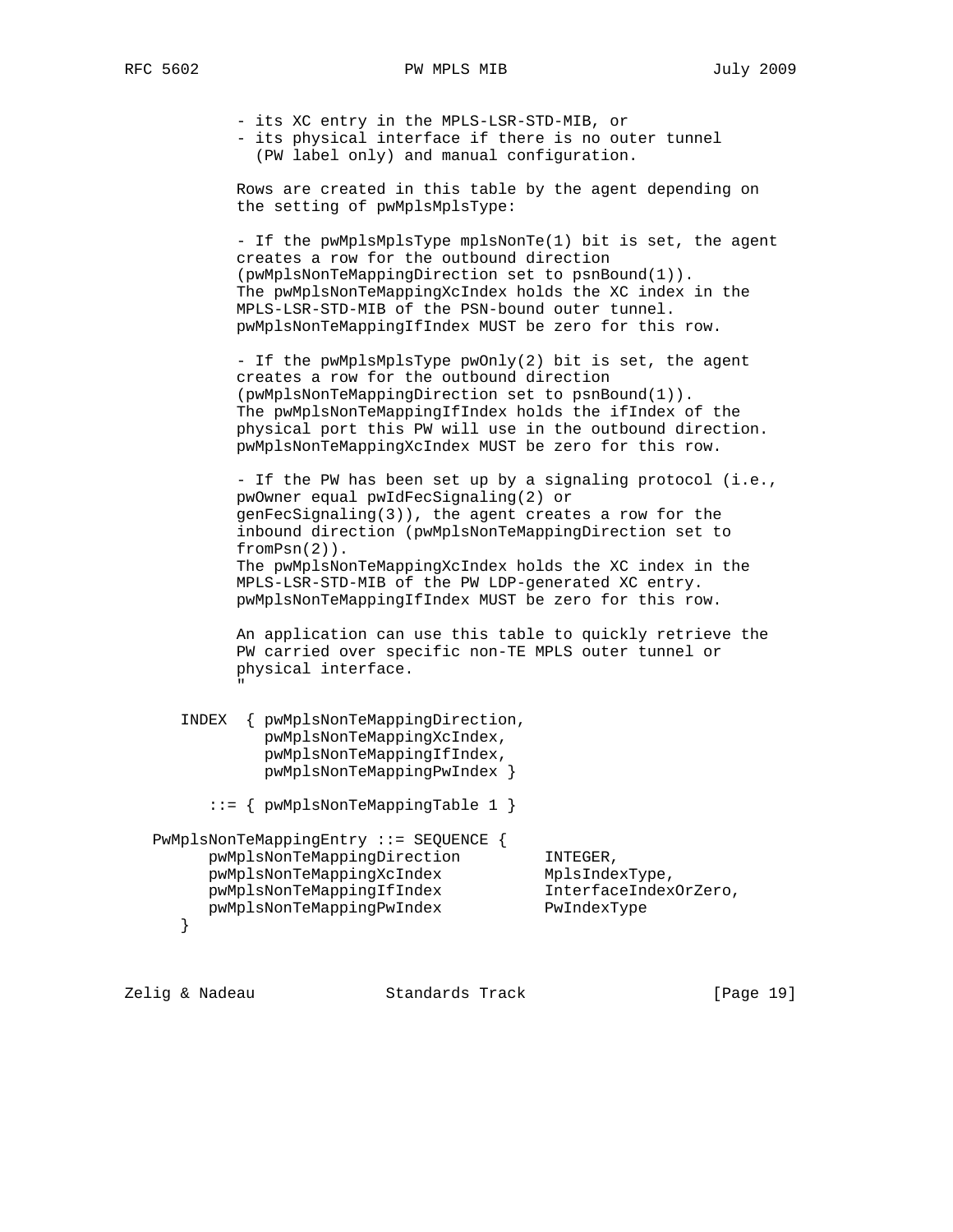```
 pwMplsNonTeMappingDirection OBJECT-TYPE
      SYNTAX INTEGER {
                      psnBound (1),
                      fromPsn (2)
 }
       MAX-ACCESS not-accessible
       STATUS current
       DESCRIPTION
            "Index for the conceptual XC row identifying the tunnel-to-PW
             mappings, indicating the direction of the packet flow for
             this entry.
             psnBound(1) indicates that the entry is related to
             packets toward the PSN.
             fromPsn(2) indicates that the entry is related to
            packets coming from the PSN.
" "The Contract of the Contract of the Contract of the Contract of the Contract of the Contract of the Contract of the Contract of the Contract of the Contract of the Contract of the Contract of the Contract of the Contrac
       ::= { pwMplsNonTeMappingEntry 1 }
    pwMplsNonTeMappingXcIndex OBJECT-TYPE
       SYNTAX MplsIndexType
       MAX-ACCESS not-accessible
       STATUS current
       DESCRIPTION
            "See the description clause of pwMplsNonTeMappingEntry for
            the usage guidelines of this object."
       ::= { pwMplsNonTeMappingEntry 2 }
    pwMplsNonTeMappingIfIndex OBJECT-TYPE
       SYNTAX InterfaceIndexOrZero
       MAX-ACCESS not-accessible
       STATUS current
       DESCRIPTION
            "See the description clause of pwMplsNonTeMappingEntry for
            the usage guidelines of this object."
       ::= { pwMplsNonTeMappingEntry 3 }
    pwMplsNonTeMappingPwIndex OBJECT-TYPE
       SYNTAX PwIndexType
      MAX-ACCESS read-only
       STATUS current
       DESCRIPTION
           "The value that represents the PW in the pwTable."
       ::= { pwMplsNonTeMappingEntry 4 }
    -- End of PW to Non-TE mapping Table.
    -- PW to TE MPLS tunnels mapping Table.
Zelig & Nadeau Standards Track [Page 20]
```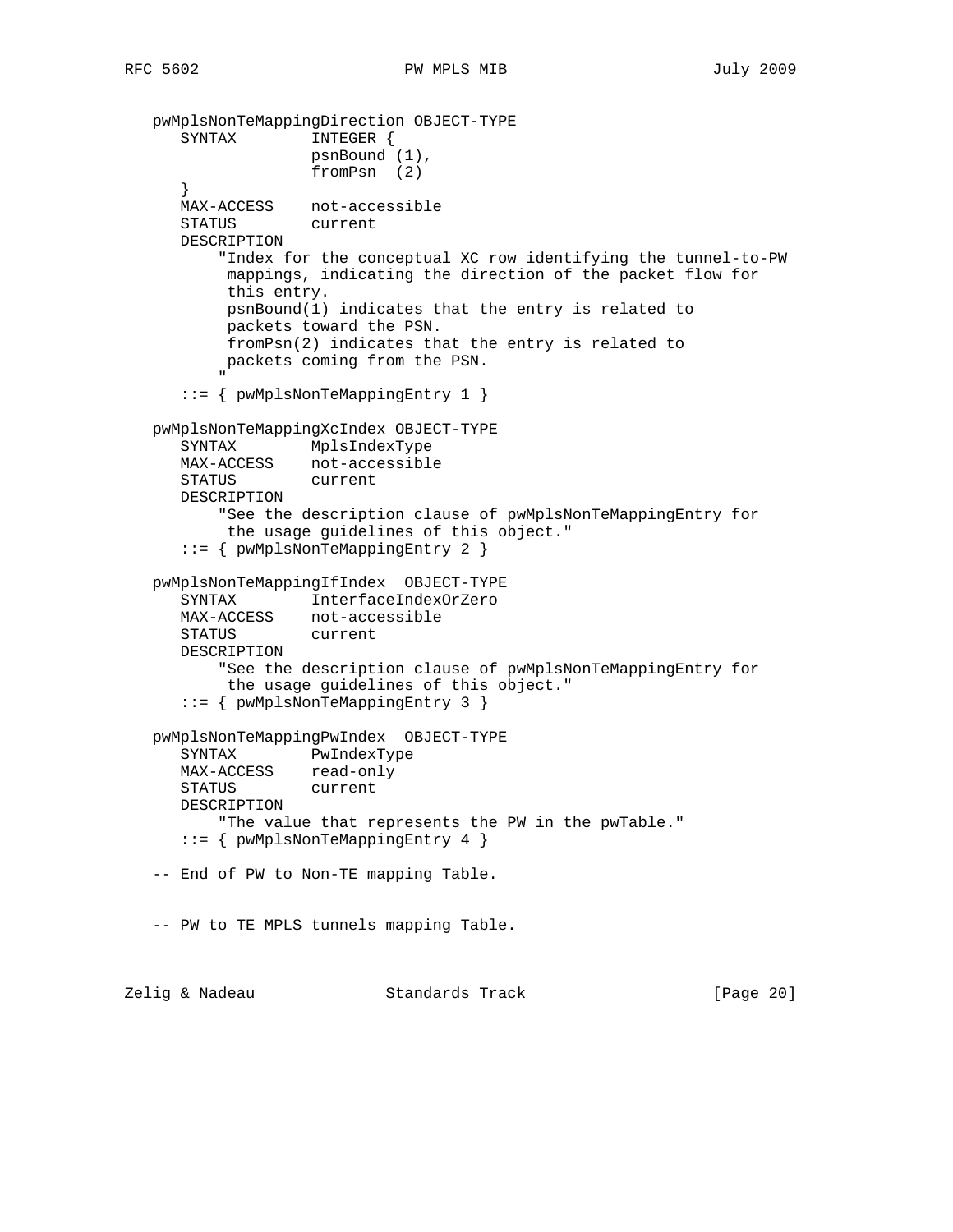```
 pwMplsTeMappingTable OBJECT-TYPE
 SYNTAX SEQUENCE OF PwMplsTeMappingEntry
MAX-ACCESS not-accessible
       STATUS current
       DESCRIPTION
            "This table reports the PW association to the
            outbound MPLS tunnel for MPLS-TE applications."
      ::= { pwMplsObjects 5 }
   pwMplsTeMappingEntry OBJECT-TYPE
       SYNTAX PwMplsTeMappingEntry
      MAX-ACCESS not-accessible
       STATUS current
       DESCRIPTION
             "A row in this table represents the association
             between a PW and its MPLS-TE outer (head-end) tunnel.
             An application can use this table to quickly retrieve the
              list of the PWs that are configured on a specific MPLS-TE
              outer tunnel.
              The pwMplsTeMappingTunnelInstance reports the actual
              LSP out of the tunnel head-end that is currently
              forwarding the traffic.
              The table is indexed by the head-end indexes of a TE
             tunnel and the PW index.
" "The Contract of the Contract of the Contract of the Contract of the Contract of the Contract of the Contract of the Contract of the Contract of the Contract of the Contract of the Contract of the Contract of the Contrac
       INDEX { pwMplsTeMappingTunnelIndex,
                 pwMplsTeMappingTunnelInstance,
                 pwMplsTeMappingTunnelPeerLsrID,
                 pwMplsTeMappingTunnelLocalLsrID,
                 pwMplsTeMappingPwIndex }
          ::= { pwMplsTeMappingTable 1 }
    PwMplsTeMappingEntry ::= SEQUENCE {
         pwMplsTeMappingTunnelIndex MplsTunnelIndex,
 pwMplsTeMappingTunnelInstance MplsTunnelInstanceIndex,
 pwMplsTeMappingTunnelPeerLsrID MplsLsrIdentifier,
          pwMplsTeMappingTunnelLocalLsrID MplsLsrIdentifier,
          pwMplsTeMappingPwIndex PwIndexType
       }
```
Zelig & Nadeau Standards Track [Page 21]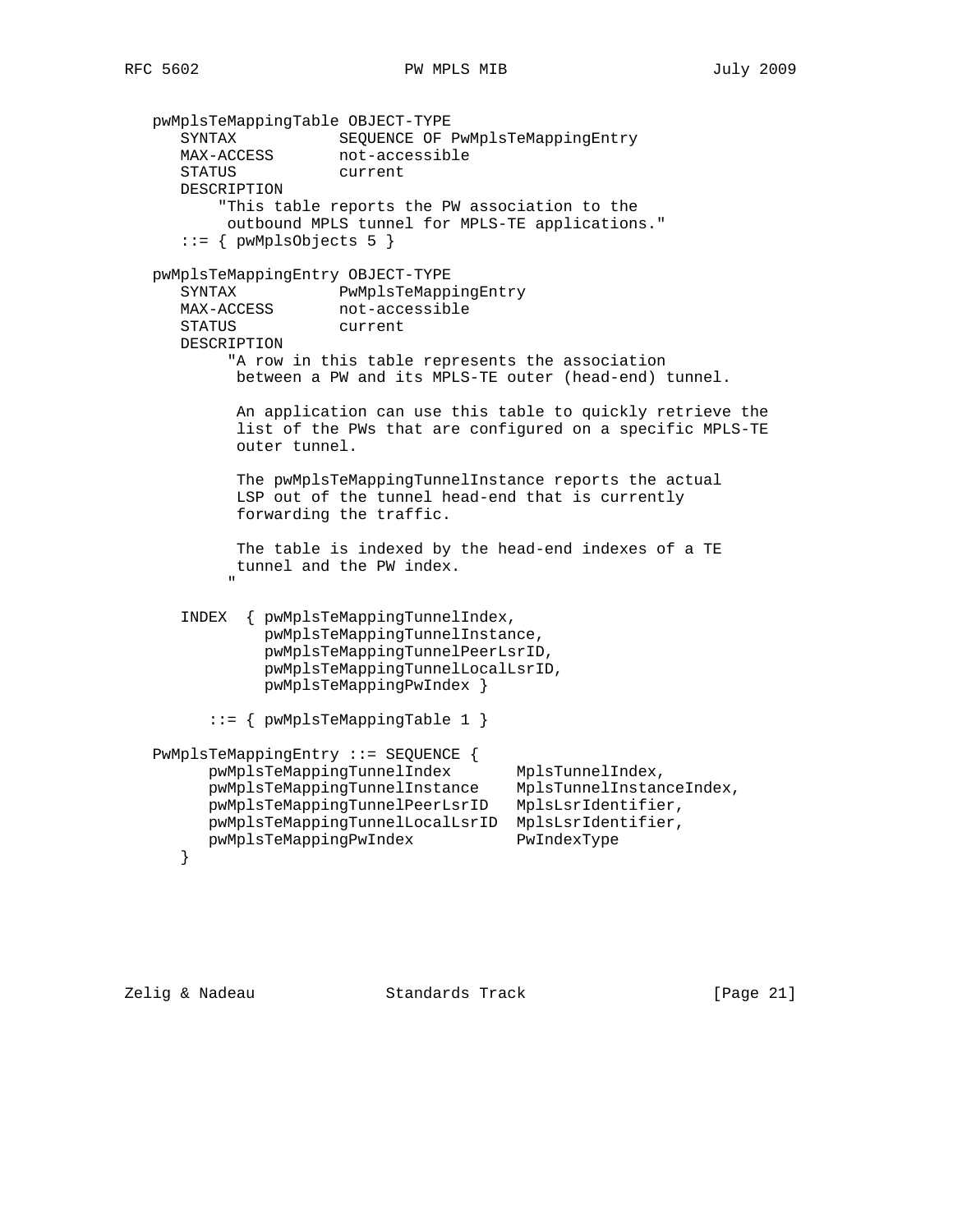```
 pwMplsTeMappingTunnelIndex OBJECT-TYPE
 SYNTAX MplsTunnelIndex
 MAX-ACCESS not-accessible
      STATUS current
      DESCRIPTION
          "Primary index for the conceptual row identifying the
          MPLS-TE tunnel that is carrying the PW traffic."
      ::= { pwMplsTeMappingEntry 1 }
   pwMplsTeMappingTunnelInstance OBJECT-TYPE
      SYNTAX MplsTunnelInstanceIndex
 MAX-ACCESS not-accessible
 STATUS current
      DESCRIPTION
          "This object identifies the MPLS-TE LSP that is carrying the
           PW traffic. It MUST return the value zero if the
           information of the specific LSP is not yet known.
           Note that based on the recommendation in the
           MPLS-TC-STD-MIB, instance index 0 should refer to the
           configured tunnel interface."
      ::= { pwMplsTeMappingEntry 2 }
   pwMplsTeMappingTunnelPeerLsrID OBJECT-TYPE
 SYNTAX MplsLsrIdentifier
 MAX-ACCESS not-accessible
      STATUS current
      DESCRIPTION
          "This object identifies the peer LSR when the outer tunnel
           is MPLS-TE."
      ::= { pwMplsTeMappingEntry 3 }
   pwMplsTeMappingTunnelLocalLsrID OBJECT-TYPE
      SYNTAX MplsLsrIdentifier
      MAX-ACCESS not-accessible
      STATUS current
      DESCRIPTION
         "This object identifies the local LSR."
      ::= { pwMplsTeMappingEntry 4 }
   pwMplsTeMappingPwIndex OBJECT-TYPE
      SYNTAX PwIndexType
     MAX-ACCESS read-only
      STATUS current
      DESCRIPTION
          "This object returns the value that represents the PW in the
          pwTable."
      ::= { pwMplsTeMappingEntry 5 }
```
Zelig & Nadeau Standards Track [Page 22]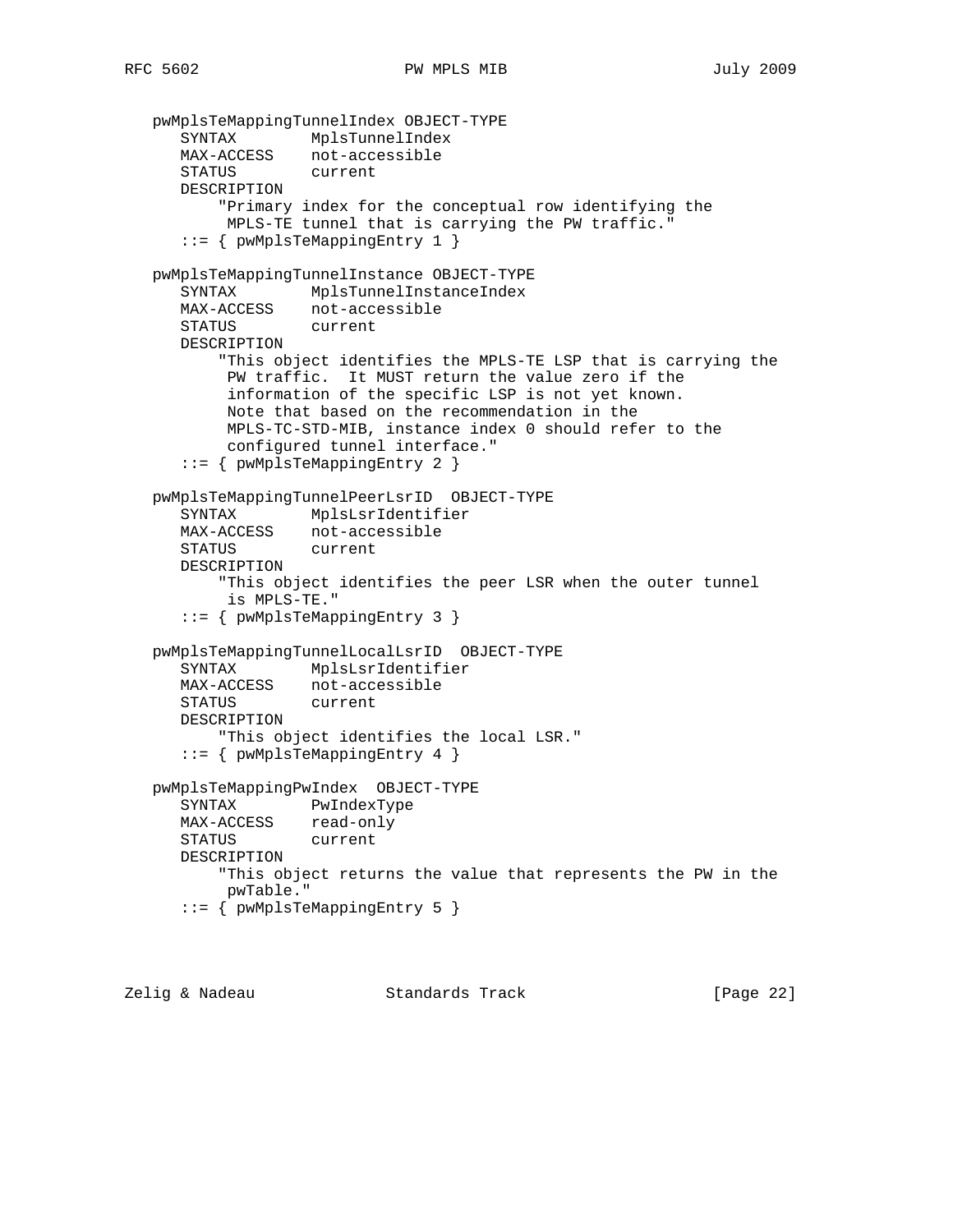-- End of PW to TE MPLS tunnels mapping Table. -- conformance information pwMplsGroups OBJECT IDENTIFIER ::= { pwMplsConformance 1 } pwMplsCompliances OBJECT IDENTIFIER ::= { pwMplsConformance 2 } -- Compliance requirement for fully compliant implementations. pwMplsModuleFullCompliance MODULE-COMPLIANCE STATUS current DESCRIPTION "The compliance statement for agents that provide full support for the PW-MPLS-STD-MIB module. Such devices can then be monitored and also be configured using this MIB module." MODULE -- this module MANDATORY-GROUPS { pwMplsGroup, pwMplsOutboundMainGroup, pwMplsInboundGroup, pwMplsMappingGroup<br>} } GROUP pwMplsOutboundTeGroup DESCRIPTION "This group MUST be supported if the implementation allows MPLS-TE tunnels to carry PW traffic. " "The contract of the contract of the contract of the contract of the contract of the contract of the contract of the contract of the contract of the contract of the contract of the contract of the contract of the contrac OBJECT pwMplsMplsType DESCRIPTION "Support of pwOnly(2) is not required. At least one of mplsTe(0) or mplsNonTe(1) MUST be supported if signaling of PW is supported. " "The contract of the contract of the contract of the contract of the contract of the contract of the contract of the contract of the contract of the contract of the contract of the contract of the contract of the contrac OBJECT pwMplsExpBitsMode DESCRIPTION "Support of specifiedValue(2) and serviceDependant(3) is optional. " OBJECT pwMplsLocalLdpID MIN-ACCESS read-only DESCRIPTION "A read-write access is required if the implementation supports more than one LDP entity identifier for PW signaling. " "The contract of the contract of the contract of the contract of the contract of the contract of the contract of the contract of the contract of the contract of the contract of the contract of the contract of the contrac OBJECT pwMplsLocalLdpEntityIndex Zelig & Nadeau Standards Track [Page 23]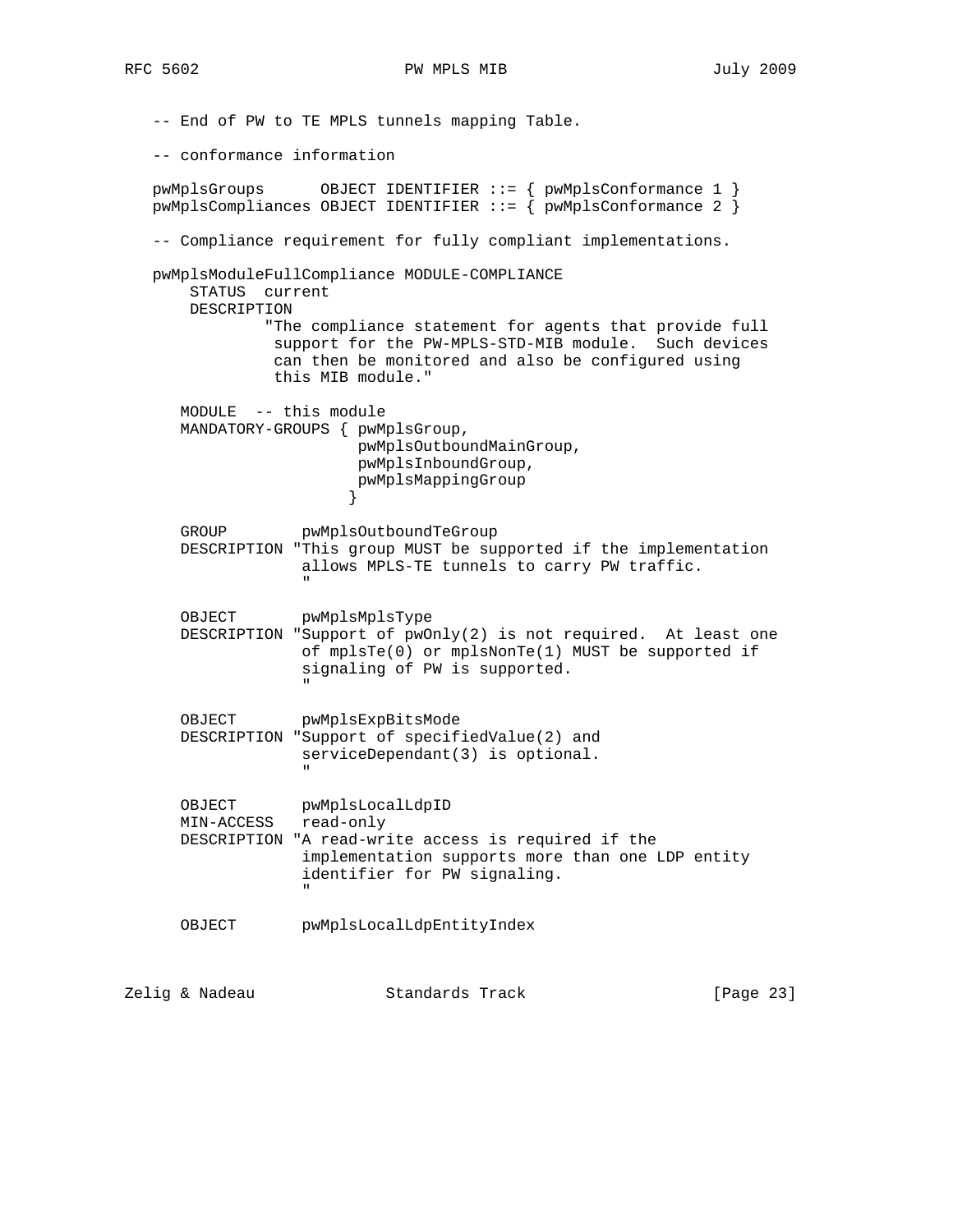MIN-ACCESS read-only DESCRIPTION "A read-write access is required if the implementation supports more than one LDP entity index for PW signaling. " "The contract of the contract of the contract of the contract of the contract of the contract of the contract of the contract of the contract of the contract of the contract of the contract of the contract of the contrac OBJECT pwMplsOutboundLsrXcIndex MIN-ACCESS read-only DESCRIPTION "A value other than zero MUST be supported if the implementation supports non-TE signaling of the outer tunnel. A read-write access MUST be supported if the implementation supports PW label manual setting and carrying them over non-TE tunnels. " OBJECT pwMplsOutboundIfIndex MIN-ACCESS read-only DESCRIPTION "A value other than zero and read-write operations MUST be supported if the implementation supports manually configured PW without MPLS outer tunnel. " "The contract of the contract of the contract of the contract of the contract of the contract of the contract of the contract of the contract of the contract of the contract of the contract of the contract of the contrac ::= { pwMplsCompliances 1 } -- Compliance requirement for Read Only compliant implementations. pwMplsModuleReadOnlyCompliance MODULE-COMPLIANCE STATUS current DESCRIPTION "The compliance statement for agents that provide read only support for the PW-MPLS-STD-MIB module. Such devices can then be monitored but cannot be configured using this MIB module." MODULE -- this module MANDATORY-GROUPS { pwMplsGroup, pwMplsOutboundMainGroup, pwMplsInboundGroup, pwMplsMappingGroup } GROUP pwMplsOutboundTeGroup DESCRIPTION "This group MUST be supported if the implementation allows MPLS-TE tunnels to carry PW traffic. " OBJECT pwMplsMplsType MIN-ACCESS read-only Zelig & Nadeau Standards Track [Page 24]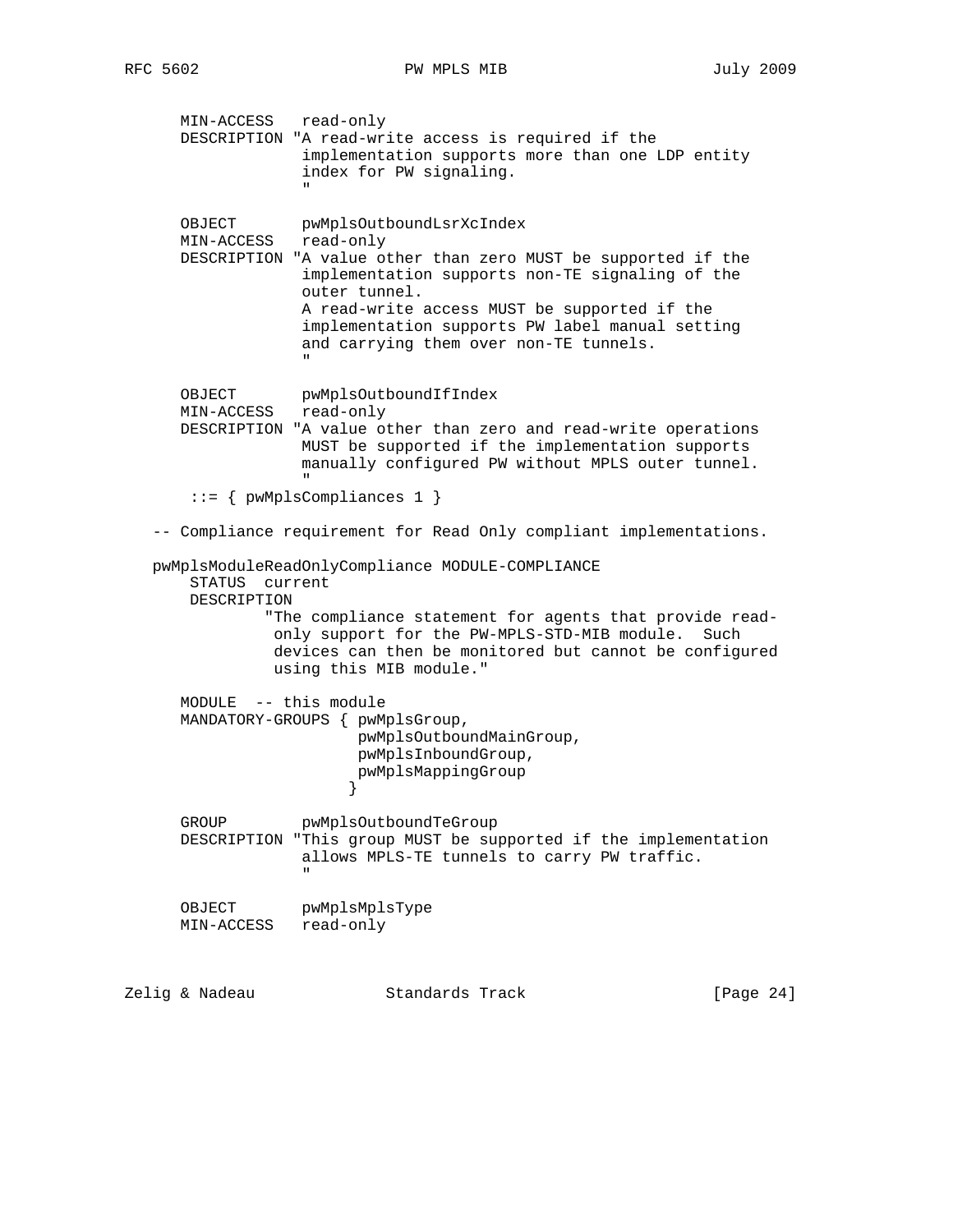DESCRIPTION "Write access is not required. Support of  $pwOnly(2)$  is not required. At least one of mplsTe(0) or mplsNonTe(1) MUST be supported if signaling of PW is supported. " "The contract of the contract of the contract of the contract of the contract of the contract of the contract of the contract of the contract of the contract of the contract of the contract of the contract of the contrac OBJECT pwMplsExpBitsMode MIN-ACCESS read-only DESCRIPTION "Write access is not required. Support of specifiedValue(2) and serviceDependant(3) is optional. " OBJECT pwMplsExpBits MIN-ACCESS read-only DESCRIPTION "Write access is not required. " "The contract of the contract of the contract of the contract of the contract of the contract of the contract of the contract of the contract of the contract of the contract of the contract of the contract of the contrac OBJECT pwMplsTtl MIN-ACCESS read-only DESCRIPTION "Write access is not required. " "The contract of the contract of the contract of the contract of the contract of the contract of the contract of the contract of the contract of the contract of the contract of the contract of the contract of the contrac OBJECT pwMplsLocalLdpID MIN-ACCESS read-only DESCRIPTION "Write access is not required. " "The contract of the contract of the contract of the contract of the contract of the contract of the contract of the contract of the contract of the contract of the contract of the contract of the contract of the contrac OBJECT pwMplsLocalLdpEntityIndex MIN-ACCESS read-only DESCRIPTION "Write access is not required. " OBJECT pwMplsStorageType MIN-ACCESS read-only DESCRIPTION "Write access is not required. " "The contract of the contract of the contract of the contract of the contract of the contract of the contract of the contract of the contract of the contract of the contract of the contract of the contract of the contrac OBJECT pwMplsOutboundLsrXcIndex MIN-ACCESS read-only DESCRIPTION "Write access is not required. A value other than zero MUST be supported if the implementation supports non-TE signaling of the outer tunnel. " "The contract of the contract of the contract of the contract of the contract of the contract of the contract of the contract of the contract of the contract of the contract of the contract of the contract of the contrac OBJECT pwMplsOutboundTunnelIndex MIN-ACCESS read-only DESCRIPTION "Write access is not required. "

Zelig & Nadeau **Standards Track** [Page 25]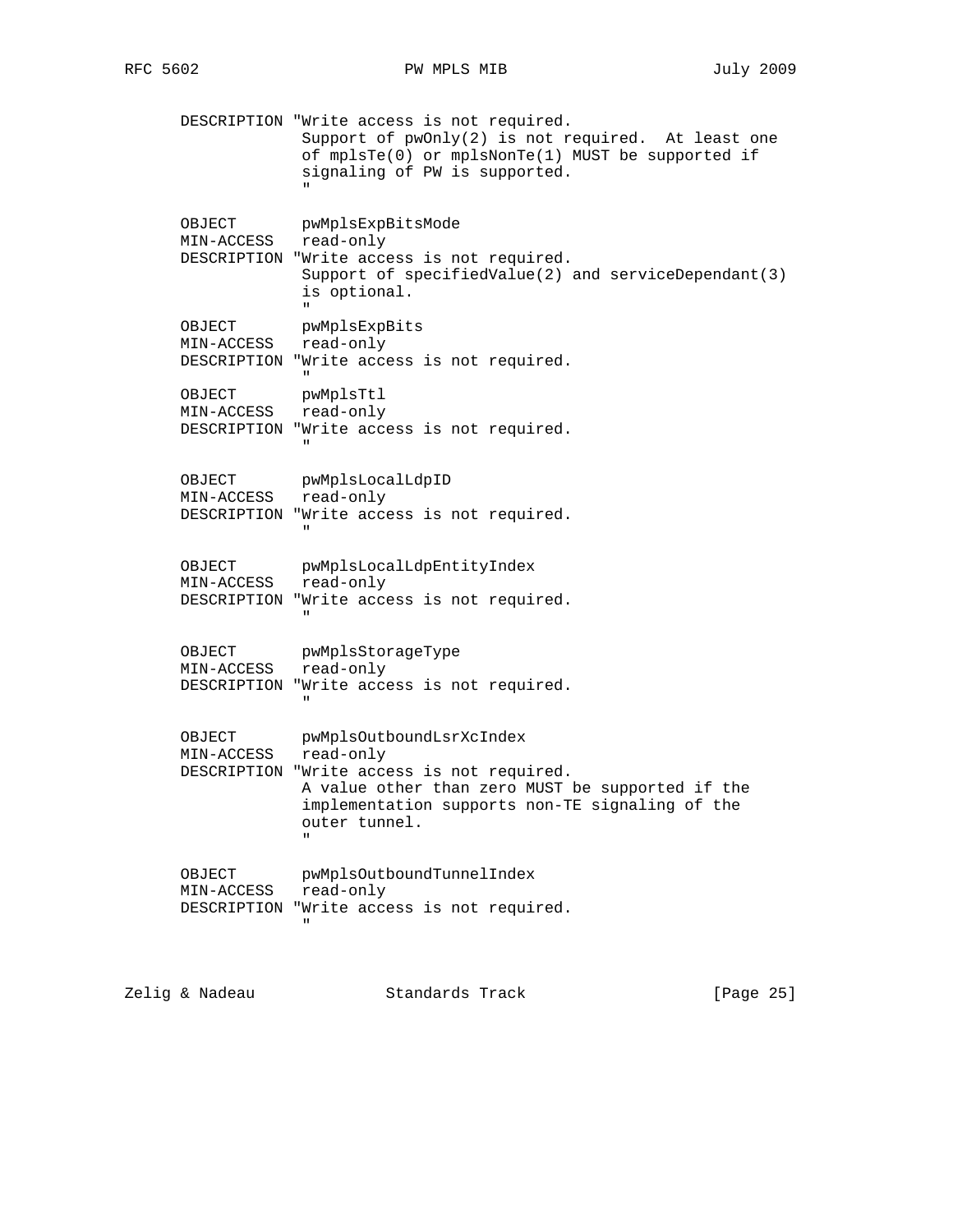```
 OBJECT pwMplsOutboundTunnelLclLSR
 MIN-ACCESS read-only
        DESCRIPTION "Write access is not required.
" "The contract of the contract of the contract of the contract of the contract of the contract of the contract of the contract of the contract of the contract of the contract of the contract of the contract of the contrac
 OBJECT pwMplsOutboundTunnelPeerLSR
 MIN-ACCESS read-only
        DESCRIPTION "Write access is not required.
 "
        OBJECT pwMplsOutboundIfIndex
        MIN-ACCESS read-only
        DESCRIPTION "Write access is not required.
                          A value other than zero MUST be supported if the
                          implementation supports manually configured PW
                          without MPLS outer tunnel.
" "The contract of the contract of the contract of the contract of the contract of the contract of the contract of the contract of the contract of the contract of the contract of the contract of the contract of the contrac
          ::= { pwMplsCompliances 2 }
    -- Units of conformance.
    pwMplsGroup OBJECT-GROUP
        OBJECTS {
                    pwMplsMplsType,
                    pwMplsExpBitsMode,
                    pwMplsExpBits,
                    pwMplsTtl,
                    pwMplsLocalLdpID,
                    pwMplsLocalLdpEntityIndex,
                    pwMplsPeerLdpID,
                 pwMplsStorageType<br>}
 }
        STATUS current
        DESCRIPTION
              "Collection of objects needed for PW over MPLS PSN
               configuration."
        ::= { pwMplsGroups 1 }
    pwMplsOutboundMainGroup OBJECT-GROUP
        OBJECTS {
                     pwMplsOutboundLsrXcIndex,
                    pwMplsOutboundIfIndex,
                 pwMplsOutboundTunnelTypeInUse<br>}
 }
        STATUS current
        DESCRIPTION
```
Zelig & Nadeau **Standards Track** [Page 26]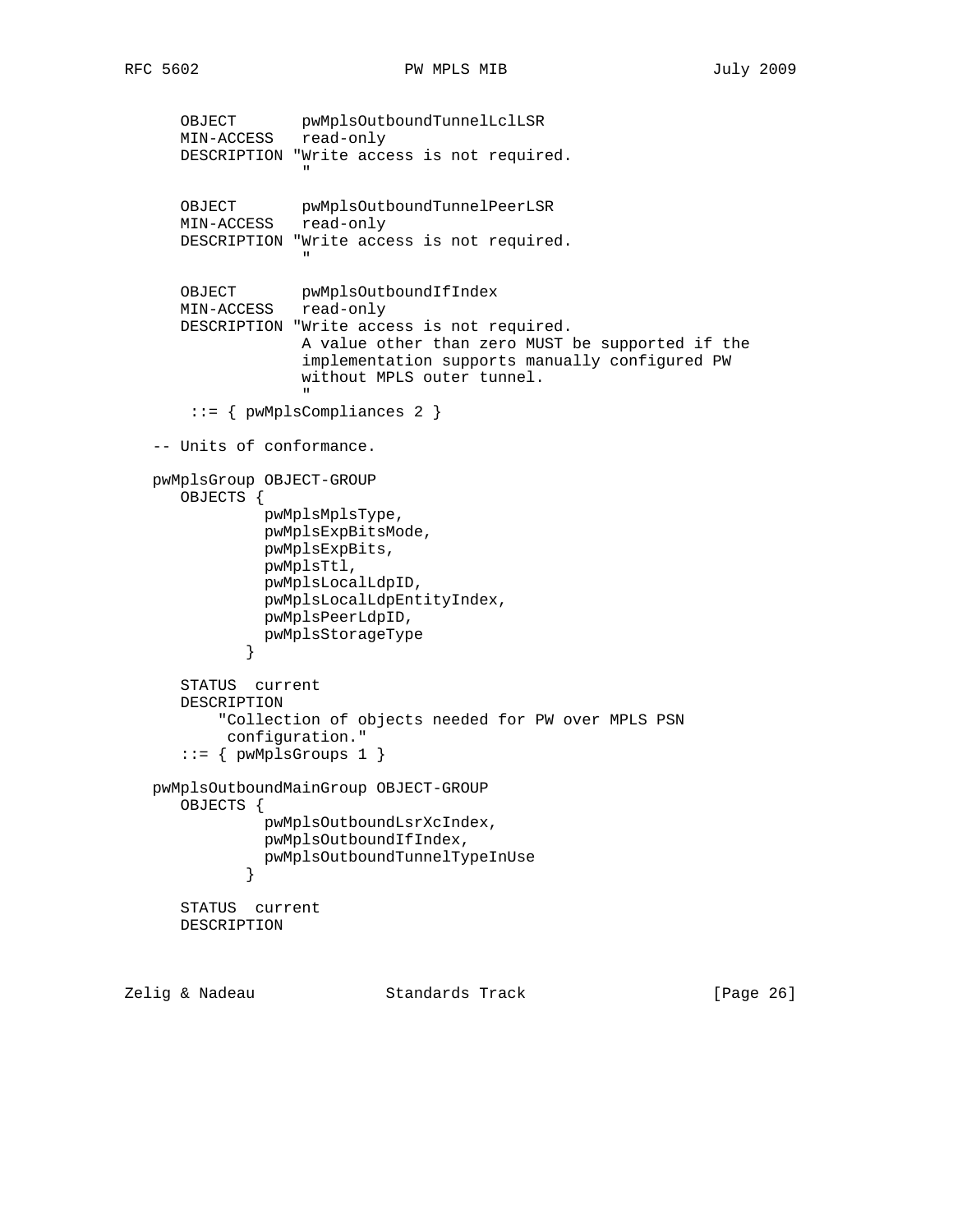### RFC 5602 **PW MPLS MIB** July 2009

```
 "Collection of objects needed for outbound association of
           PW and MPLS tunnel."
      ::= { pwMplsGroups 2 }
   pwMplsOutboundTeGroup OBJECT-GROUP
      OBJECTS {
               pwMplsOutboundTunnelIndex,
               pwMplsOutboundTunnelInstance,
               pwMplsOutboundTunnelLclLSR,
              pwMplsOutboundTunnelPeerLSR
 }
      STATUS current
      DESCRIPTION
           "Collection of objects needed for outbound association of
           PW and MPLS-TE tunnel."
       ::= { pwMplsGroups 3 }
   pwMplsInboundGroup OBJECT-GROUP
      OBJECTS {
              pwMplsInboundXcIndex
 }
      STATUS current
      DESCRIPTION
           "Collection of objects needed for inbound PW presentation.
           This group MUST be supported if PW signaling through LDP is
           used."
       ::= { pwMplsGroups 4 }
   pwMplsMappingGroup OBJECT-GROUP
      OBJECTS {
               pwMplsNonTeMappingPwIndex,
             pwMplsTeMappingPwIndex<br>}
 }
      STATUS current
      DESCRIPTION
           "Collection of objects needed for mapping association of
           PW and MPLS tunnel."
       ::= { pwMplsGroups 5 }
```

```
 END
```
Zelig & Nadeau Standards Track [Page 27]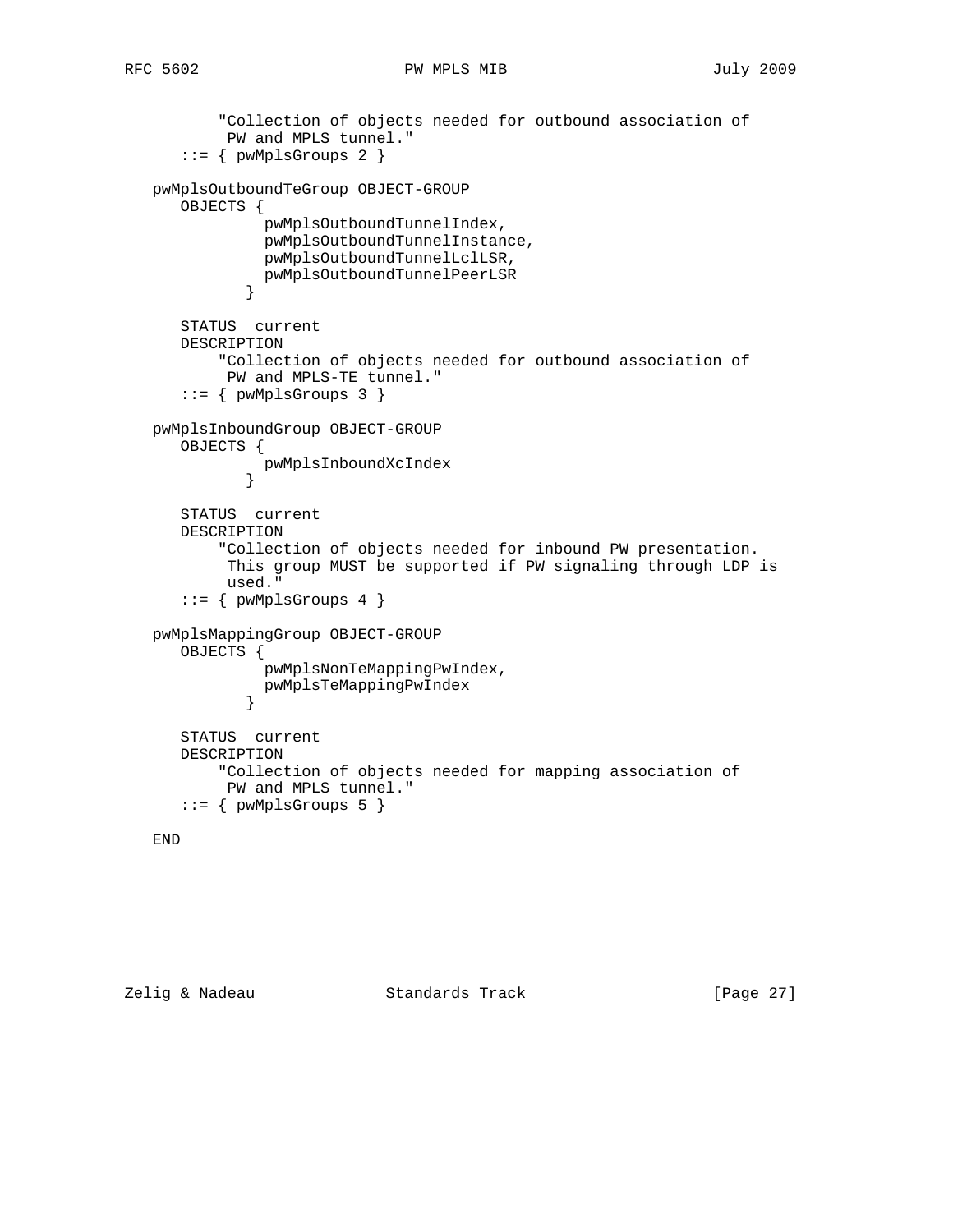### 9. Security Considerations

 It is clear that this MIB module is potentially useful for monitoring PW-capable PEs. This MIB module can also be used for configuration of certain objects, and anything that can be configured can be incorrectly configured, with potentially disastrous results.

 There are number of management objects defined in this MIB module with a MAX-ACCESS clause of read-write and/or read-create. Such objects may be considered sensitive or vulnerable in some network environments. The support for SET operations in a non-secure environment without proper protection can have a negative effect on network operations. These are the tables and objects and their sensitivity/vulnerability:

 o the pwMplsTable, pwMplsNonTeMappingTable and pwMplsTeMappingTable collectively contain objects to provision PW over MPLS tunnels. Unauthorized access to objects in these tables, could result in disruption of traffic on the network. The use of stronger mechanisms such as SNMPv3 security should be considered where possible. Specifically, SNMPv3 VACM and USM MUST be used with any v3 agent which implements this MIB module. Administrators should consider whether read access to these objects should be allowed, since read access may be undesirable under certain circumstances.

 Some of the readable objects in this MIB module (i.e., objects with a MAX-ACCESS other than not-accessible) may be considered sensitive or vulnerable in some network environments. It is thus important to control even GET and/or NOTIFY access to these objects and possibly to even encrypt the values of these objects when sending them over the network via SNMP. These are the tables and objects and their sensitivity/vulnerability:

 o the pwMplsTable, pwMplsNonTeMappingTable, pwMplsTeMappingTable and pwMplsOutboundTable collectively show the PW over MPLS association. If an Administrator does not want to reveal this information, then these tables should be considered sensitive/ vulnerable.

 SNMP versions prior to SNMPv3 did not include adequate security. Even if the network itself is secure (for example by using IPsec), even then, there is no control as to who on the secure network is allowed to access and GET/SET (read/change/create/delete) the objects in this MIB module.

Zelig & Nadeau **Standards Track** [Page 28]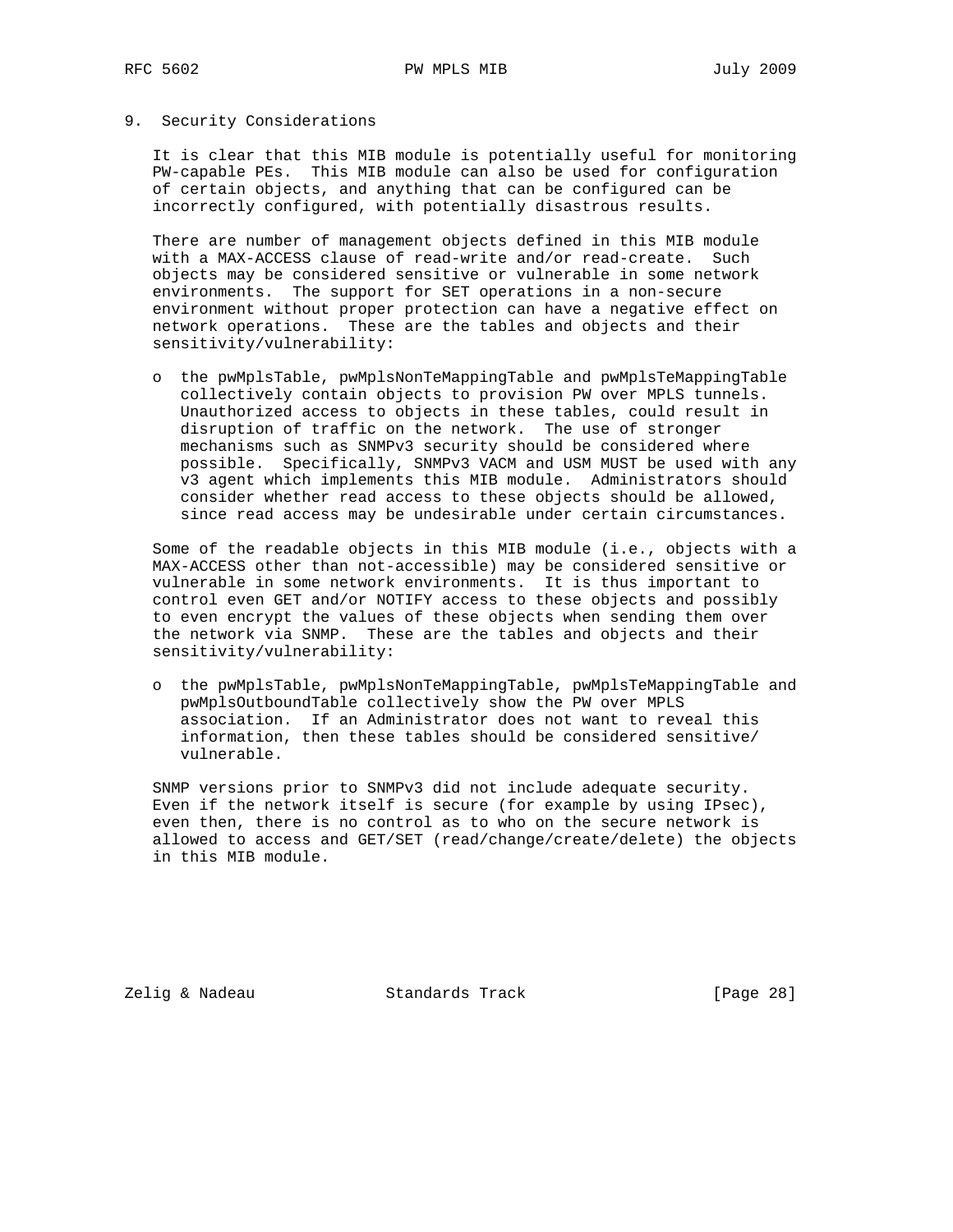It is RECOMMENDED that implementers consider the security features as provided by the SNMPv3 framework (see [RFC3410], section 8), including full support for the SNMPv3 cryptographic mechanisms (for authentication and privacy).

 Further, deployment of SNMP versions prior to SNMPv3 is NOT RECOMMENDED. Instead, it is RECOMMENDED to deploy SNMPv3 and to enable cryptographic security. It is then a customer/operator responsibility to ensure that the SNMP entity giving access to an instance of this MIB module, is properly configured to give access to the objects only to those principals (users) that have legitimate rights to indeed GET or SET (change/create/delete) them.

10. IANA Considerations

 The MIB module in this document uses the following IANA-assigned OBJECT IDENTIFIER values recorded in the SMI Numbers registry:

| Descriptor   | OBJECT IDENTIFIER value |
|--------------|-------------------------|
|              |                         |
| pwMplsStdMIB | $\{$ mib-2 181 $\}$     |

- 11. References
- 11.1. Normative References
	- [BCP14] Bradner, S., "Key words for use in RFCs to Indicate Requirement Levels", BCP 14, RFC 2119, March 1997.
	- [RFC2578] McCloghrie, K., Perkins, D., and J. Schoenwaelder, "Structure of Management Information Version 2 (SMIv2)", STD 58, RFC 2578, April 1999.
	- [RFC2579] McCloghrie, K., Perkins, D., and J. Schoenwaelder, "Textual Conventions for SMIv2", STD 58, RFC 2579, April 1999.
	- [RFC2580] McCloghrie, K., Perkins, D., and J. Schoenwaelder, "Conformance Statements for SMIv2", STD 58, RFC 2580, April 1999.
	- [RFC2863] McCloghrie, K. and F. Kastenholz, "The Interfaces Group MIB", RFC 2863, June 2000.
	- [RFC3031] Rosen, E., Viswanathan, A., and R. Callon, "Multiprotocol Label Switching Architecture", RFC 3031, January 2001.

Zelig & Nadeau **Standards Track** [Page 29]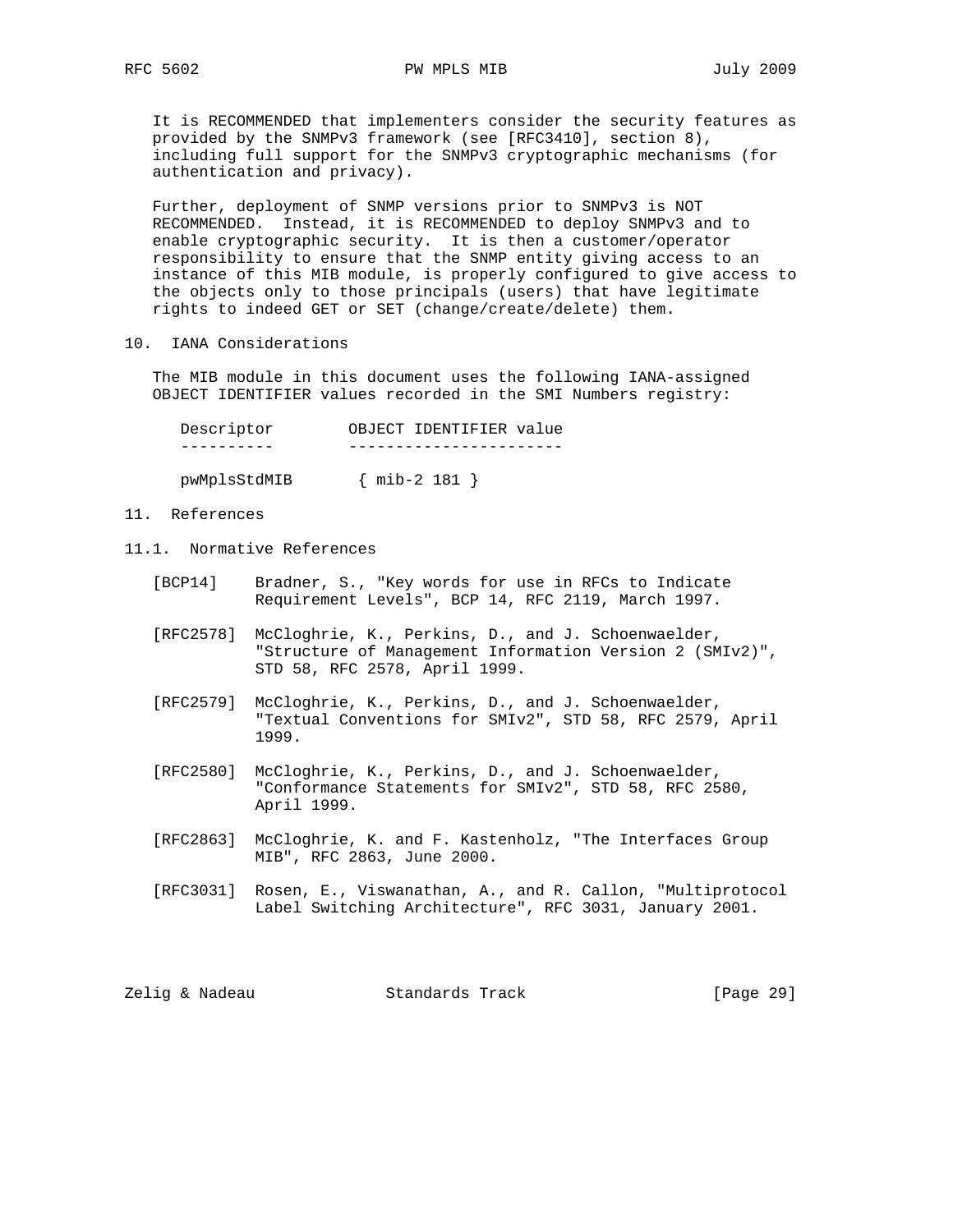- [RFC3811] Nadeau, T., Ed., and J. Cucchiara, Ed., "Definitions of Textual Conventions (TCs) for Multiprotocol Label Switching (MPLS) Management", RFC 3811, June 2004.
- [RFC3812] Srinivasan, C., Viswanathan, A., and T. Nadeau, "Multiprotocol Label Switching (MPLS) Traffic Engineering (TE) Management Information Base (MIB)", RFC 3812, June 2004.
- [RFC3813] Srinivasan, C., Viswanathan, A., and T. Nadeau, "Multiprotocol Label Switching (MPLS) Label Switching Router (LSR) Management Information Base (MIB)", RFC 3813, June 2004.
- [RFC4447] Martini, L., Ed., Rosen, E., El-Aawar, N., Smith, T., and G. Heron, "Pseudowire Setup and Maintenance Using the Label Distribution Protocol (LDP)", RFC 4447, April 2006.
- [RFC5542] Nadeau, T., Ed., Zelig, D., Ed., and O. Nicklass, Ed., "Definitions of Textual Conventions for Pseudowire (PW) Management", RFC 5542, May 2009.
- [RFC5601] Nadeau, T., Ed. and D. Zelig, Ed. "Pseudowire (PW) Management Information Base (MIB)", RFC 5601, July 2009.
- 11.2. Informative References
	- [RFC3410] Case, J., Mundy, R., Partain, D., and B. Stewart, "Introduction and Applicability Statements for Internet- Standard Management Framework", RFC 3410, December 2002.
	- [RFC3815] Cucchiara, J., Sjostrand, H., and J. Luciani, "Definitions of Managed Objects for the Multiprotocol Label Switching (MPLS), Label Distribution Protocol (LDP)", RFC 3815, June 2004.
	- [RFC3916] Xiao, X., Ed., McPherson, D., Ed., and P. Pate, Ed., "Requirements for Pseudo-Wire Emulation Edge-to-Edge (PWE3)", RFC 3916, September 2004.
	- [RFC3985] Bryant, S., Ed., and P. Pate, Ed., "Pseudo Wire Emulation Edge-to-Edge (PWE3) Architecture", RFC 3985, March 2005.

Zelig & Nadeau **Standards Track** [Page 30]